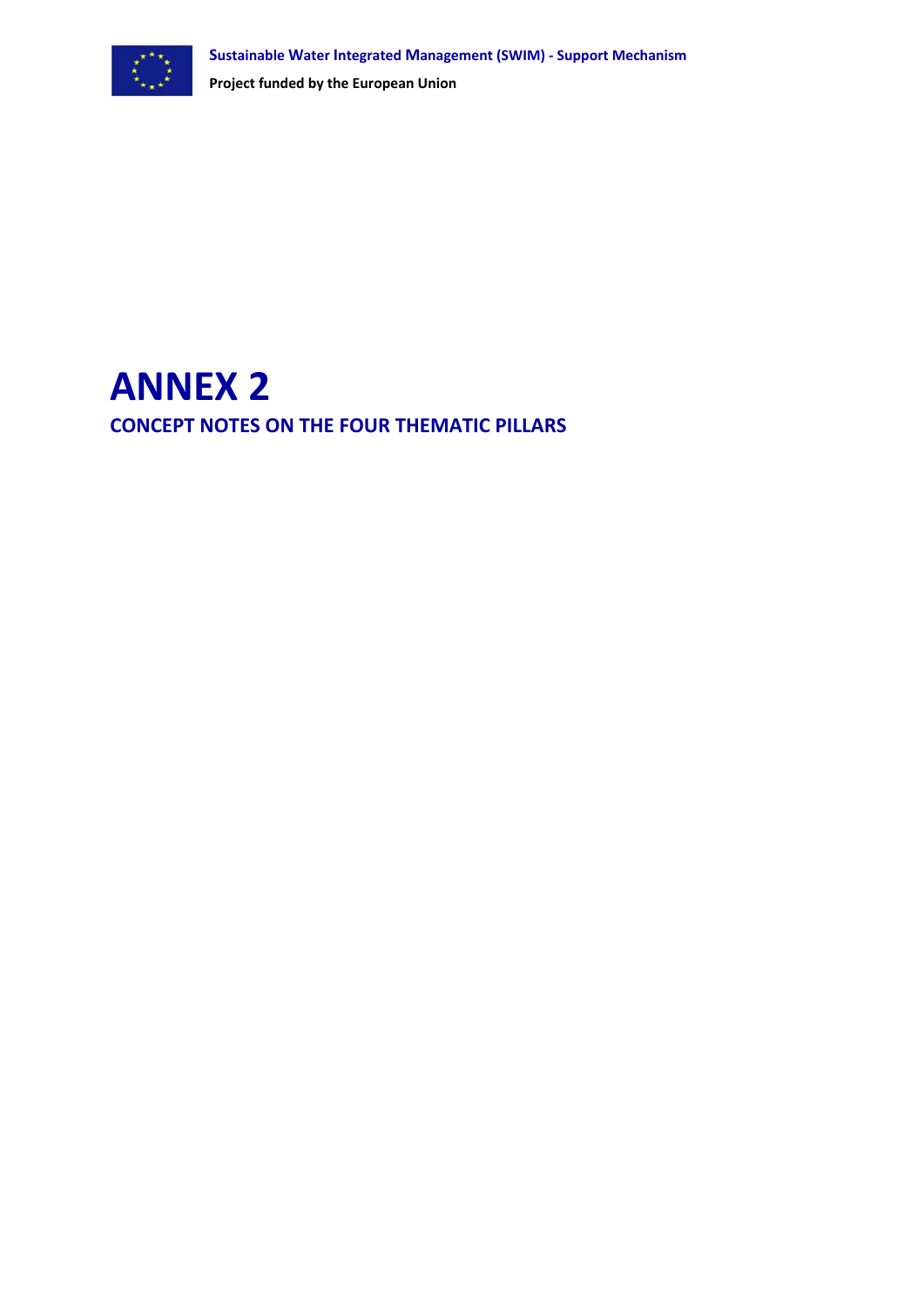<span id="page-1-0"></span>

## **TABLE OF CONTENTS**

| II. SUPPLY SIDE APPROACH TO INTEGRATED WATER RESOURCES MANAGEMENT IN THE SWIM PCS------------------------------ 4 |  |  |
|-------------------------------------------------------------------------------------------------------------------|--|--|
|                                                                                                                   |  |  |
| IV. A NEW PARADIGM: A REGIONAL NON- CONVENTIONAL WATER RESOURCES INITIATIVE FOR THE SWIM PARTNERS COUNTRIES       |  |  |
|                                                                                                                   |  |  |
|                                                                                                                   |  |  |
|                                                                                                                   |  |  |
|                                                                                                                   |  |  |
|                                                                                                                   |  |  |
|                                                                                                                   |  |  |
|                                                                                                                   |  |  |
|                                                                                                                   |  |  |
|                                                                                                                   |  |  |
|                                                                                                                   |  |  |
| C. NO REGRET ACTIONS FOR THE ADAPTATION OF THE WATER SECTOR TO CLIMATE CHANGE CONCEPT NOTE                        |  |  |
|                                                                                                                   |  |  |
|                                                                                                                   |  |  |
|                                                                                                                   |  |  |
|                                                                                                                   |  |  |
|                                                                                                                   |  |  |
|                                                                                                                   |  |  |
|                                                                                                                   |  |  |
|                                                                                                                   |  |  |
| D. WATER GOVERNANCE AT LOCAL LEVEL - SHARING EXPERIENCES FROM WATER USERS' ASSOCIATIONS                           |  |  |
|                                                                                                                   |  |  |
|                                                                                                                   |  |  |
|                                                                                                                   |  |  |
|                                                                                                                   |  |  |
|                                                                                                                   |  |  |
|                                                                                                                   |  |  |
|                                                                                                                   |  |  |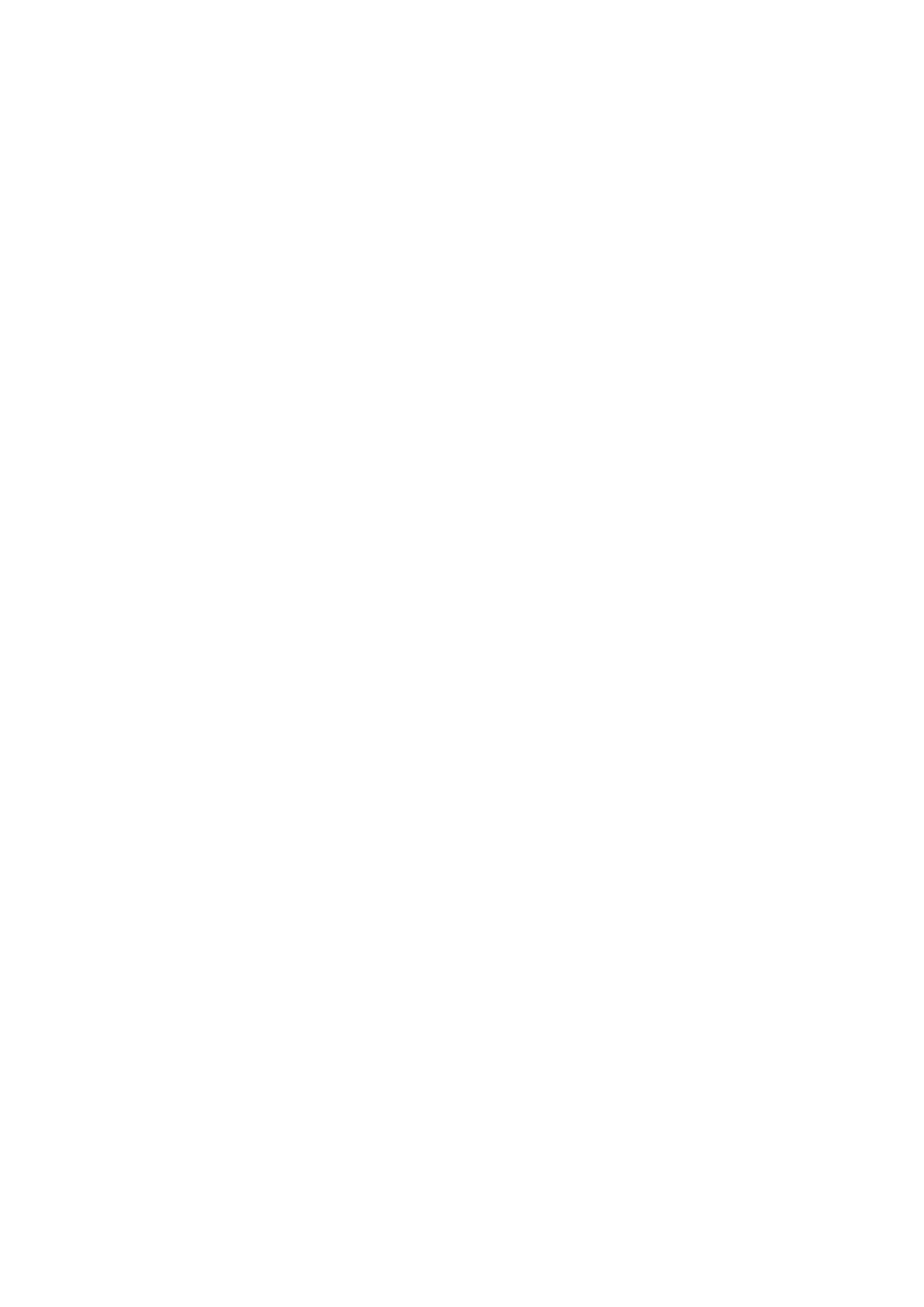<span id="page-3-0"></span>

## **1. Introduction**

During the inception phase, which is still in progress, the SWIM‐SM team of experts has been undertaking fact finding missions in order to inform the Partners Countries (PC) about the objectives and the context of the SWIM‐SM Project, while at the same time seek their support and collaboration in implementing the project . All the countries visited thus far, have shown interest and expressed their commitment in participating actively in the project. Moreover, the stakeholders met, recognized that the project's orientation and five work packages provide a useful and appropriate framework that can assist them with the implementation of an integrated water resource management (IWRM) approach for the sustainable use of their country's water resources.

The five work packages proposed in the SWIM‐SM scope of work – namely, improved water governance and mainstreaming of water considerations into non-water sector policies; institutional empowerment; application of water management plans; identification and dissemination of good practices; and communication and awareness raising - were not designed to be implemented in isolation, nor as discrete "horizontal" activities. Rather, and in order to strengthen the momentum of policy and institutional reforms as called for by the IWRM framework, there is a need "to cut across" these work packages and **develop outcome‐oriented pillars of priority, under the PCs' guidance, for the better use and management of their water resources.**

After consultations with the countries visited so far, the expressed needs and priorities and a review of the regional water programmes in the Mediterranean, the SWIM‐SM team of experts has identified four key thematic pillars around which to centre the project's activities. These pillars may extend or shrink in scope and number, pending on the outcome of the inception missions to the remaining PCs; nonetheless they solidly seem to constitute themes of common interest requiring urgent action for the whole Mediterranean region. The pillars identified so far include:

- A. Non Conventional Water Resources
- B. Economic Evaluation of Water Pollution Abatement Interventions
- C. No Regret Actions for the Adaptation of the Water Sector to Climate Change
- D. Water Governance at the Local Level: Sharing Experiences from Water Users' Associations

Each and all these four pillars were selected because:

- a) They reflect the baseline for the technical proposal and the spirit of the draft Strategy for Water in the Mediterranean as an instrument towards the implementation of the European Neighbourhood Policy (ENP) objectives.
- b) They address the fundamental IWRM issues confronted by the PCs, on policy and institutional weaknesses, inadequate water supply and demand management, potential risk to climate change vulnerability and lack of economic and environmental analysis of the externalities impacting on the water sector, and prepare the grounds for replication in the course of future involvement by donors.
- c) Whenever possible, they prepare convergence of water related legislation towards EU standards as requested by the ENP.
- d) They could contribute to the policy dialogue between the EC and the PCs on proposed reforms that may be studied and analysed under SWIM‐SM, as well as on the development of regional and national programmes and projects that could be subsequently funded by the EC and/or by international financing organisations.
- e) They provide an added value and/or fill in gaps to existing regional and national activities in the water sector within the IWRM platform.
- f) They have not, to the best of our knowledge, been addressed in a comprehensive manner across the Southern Mediterranean Countries.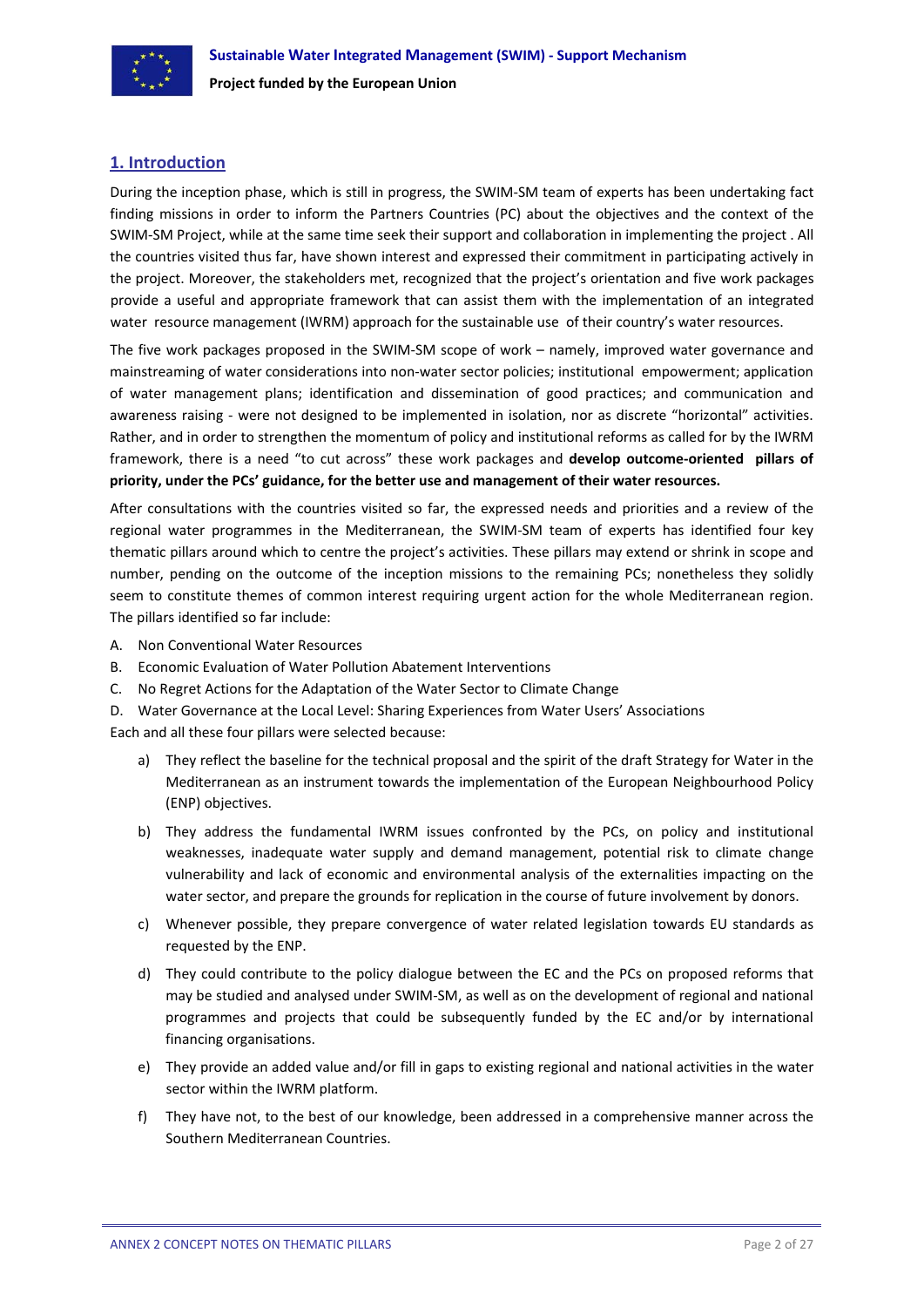<span id="page-4-0"></span>

- g) Based on the elaboration of each of these pillars, they will assist the PCs in project (s) preparation that is financially, socially and environmentally sound and sustainable. To this end, the role of the private sector is expected to be enhanced in designing, financing and implementing priority projects.
- h) They provide flexibility to each PC a range of options to select the pillar (s) that is (are) consistent with their national water priorities and therefore attribute ownership towards the SWIM‐SM objectives. As each pillar responds well to the elements of the five work packages, the PCs will contribute to the implementation of all SWIM‐SM packages irrespective of the pillar (s) selected.

## **2. Proposed approach**

In order to proceed with the design and implementation of the four pillars, and subject to the approval of the EC, the SWIM‐SM team has prepared four comprehensive concept notes, which are presented in detail in the following sections. The exact and final context of these concept notes may change based on the input received from national and regional stakeholders. Nonetheless, the purpose of the concept notes is three-fold:

- (a) To describe conceptually the objectives, components/tasks and output of each pillar to the PCs;
- (b) To serve as background materials to be discussed with the PCs bilaterally or during sub regional/regional consultation workshops;
- (c) To enable the PCs to select which is (are) the pillar (s) that is (are) consistent with their priorities in the water sector so that the appropriate level of resources (human and financial) can be allocated by the SWIM‐SM project, also based on their ability/intention to contribute;

It is anticipated that "no one size fits all" with regard to any of the four pillars. It is therefore expected that for each pillar, tasks will be either tailored to a particular country or group or countries and/ or be designed based on the specific needs and priorities of the PCs. Therefore each pillar includes a number of tasks, from which each PC would be expected to select in order to achieve the overall objective of the pillar.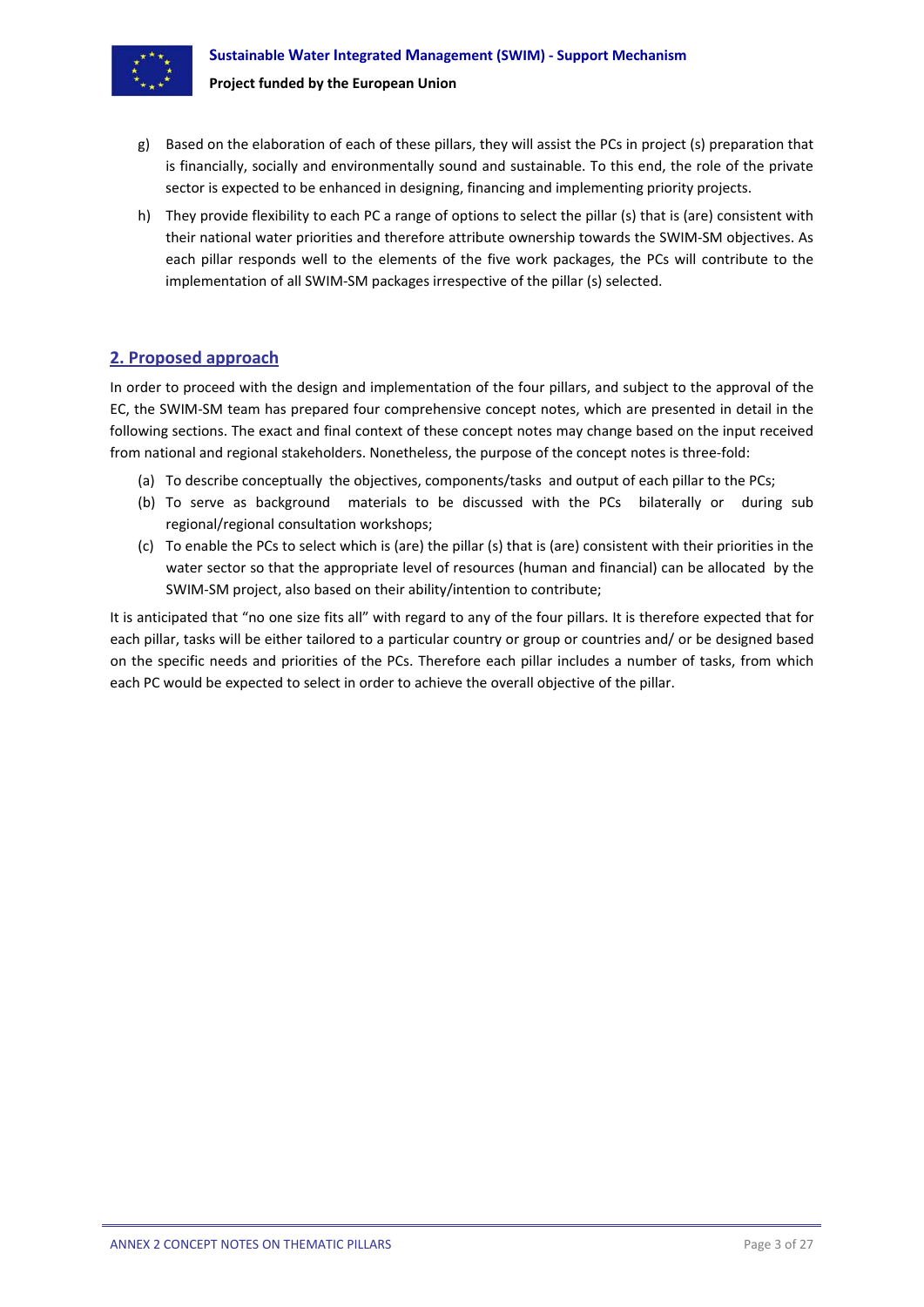<span id="page-5-0"></span>

## **A. The Non‐ Conventional Water Resources Initiative Concept Note**

#### **I. Introduction**

Water scarcity in the Southern Mediterranean Region, comprising the SWIM Partner Countries[1](#page-5-1) (PCs) Algeria, Egypt, Israel, Jordan, Lebanon, Morocco, the occupied Palestinian territory, Syria and Tunisia, is among the highest in the world. At present, only Lebanon has renewable freshwater above the annual threshold of 1000 cubic metres per capita, which is considered the demarcation line for water scarcity. Water consumption in the PCs is expected to increase, while the water deficit is expected to rise. Waste water reuse is limited n many countries, and groundwater overuse is increasing.

The water deficit is also expected to increase over the next century due to effects of climate change. According to the International Panel for Climate Change (IPCC), rainfall will decrease by 10-25%, runoff will decline by 10-40 % and evaporation will increase by 5‐20%[2](#page-5-2). However, most of this impact is expected to be felt after 2025.

#### **II. Supply side Approach to Integrated Water Resources Management in the SWIM PCs**

All PCs are in principle committed to Integrated Water Resources Management (IWRM), and have taken measures towards both water supply and demand management though tangible results are missing in many cases. From the demand side, there are four major reforms that should be considered; namely water reallocation from agriculture and irrigation to municipal and industrial sectors, capping on the utilisation of conventional water resources, water pricing and water consciousness among the population These reforms are slow in their implementation as they are largely influenced by the particularities of each socio‐political economy.

From the supply side, two major measures are considered namely (a) leak and loss minimization through the rehabilitation of the water, waste water and irrigation networks, and (b) enhancing the use of nonconventional water resources, namely though recycling of agricultural runoff, treated waste water re‐use and storage, and desalination using renewable energy. Other non‐conventional water resources contemplated by SMCs include inter-basin transfer, rainwater harvesting, cloud seeding, grey-water reuse, etc.). Network rehabilitation in the PCs has been slow and ineffective because of past neglect in the networks' operation and maintenance and the rapid and unplanned urbanization and agricultural expansion. The potential of non‐ conventional water resources has not been fully explored by the PCs although it can assist with bridging the gap between supply and demand within an integrated water resources management framework. Within the supply side approach and after careful examination of the economical, social and environmental impacts, development of treated waste water for reuse including aquifer recharge and as a last resort desalination –with renewable energy and minimisation of the related environmental impacts ‐ should be considered as a major instrument for increasing the supply of water resources in the PCs. It should be however noted that given the environmental and financial aspects of desalination, desalination would be considered as a last resort after exhausting all other means of water conservation, reuse, recycling, reallocation, etc.

The use of non-conventional water resources is not new in the PCs; Egypt, Syria, Israel, Jordan and Tunisia are among the twenty countries in the world with the largest volume of wastewater used for irrigation, treated and untreated as shown in Table 2[3](#page-5-3):

 $1$  hereinafter abbreviated and being referred to as "PC"

<span id="page-5-2"></span><span id="page-5-1"></span><sup>2</sup> In *Water in the Arab World: Management Perspectives and Innovations*, ed. V.J. Jagannathan, A.S. Mohamed, and A. Kremer, 447‐

<span id="page-5-3"></span> $3$  Scheierling, SM, Bartone C, Mara D, and Dreschel P, "Improving Waste Water Use in Agriculture, an Emerging Priority, Policy Reserach Working Paper # 5412,, The World Bank, September 2010.,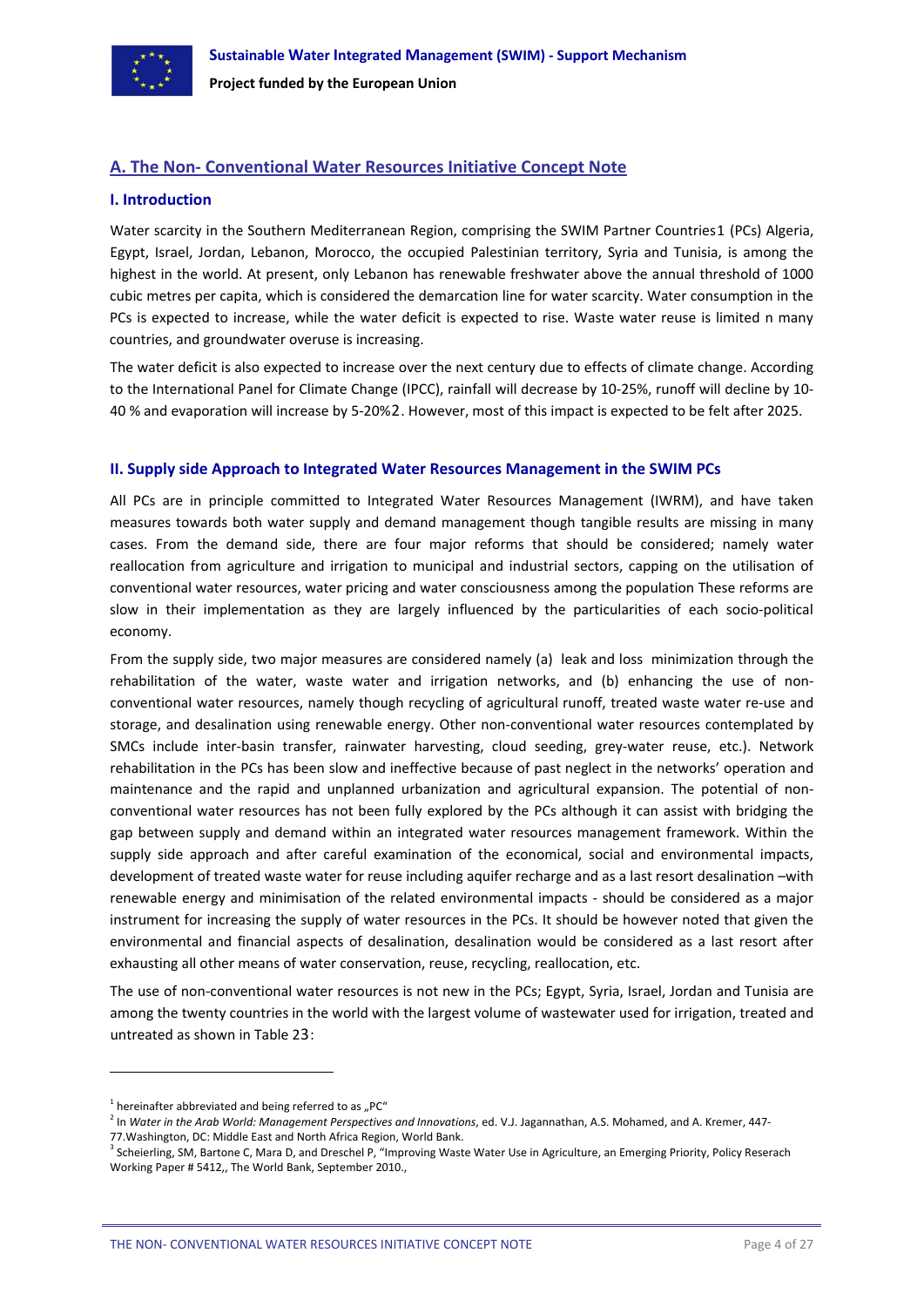<span id="page-6-0"></span>

| <b>Countries</b> | Mm3/day | Approximate Irrigated Areas <sup>4</sup> with treated and untreated<br>waste water in ha |
|------------------|---------|------------------------------------------------------------------------------------------|
| Egypt            | 1.92    | 38,000-45,000                                                                            |
| Syria            | 1.18    | 36,000-38,000                                                                            |
| <b>Israel</b>    | 0.767   | 41,000                                                                                   |
| Jordan           | 0.225   | 9,000                                                                                    |
| <b>Tunisia</b>   | 0.118   | 5,000-7000                                                                               |

#### Table 2: **Waste water used for irrigation in PCs**

Aquifer recharge has major benefits such as little evaporation, and limited pollution contamination. It is less expensive than conventional water storage and could prevent seawater intrusion in coastal areas and thus the salinization of coastal aquifers. Tunisia, Algeria and Morocco are undertaking artificial recharge of the over exploited aquifers with surface and rain water and to a lesser extent with treated waste water.

In order to bridge the water deficit, especially in the urban and peri- urban areas, many PCs have also installed desalination plants for drinking water. Desalination is used in Algeria, Israel, Tunisia, Egypt, and Jordan, and Morocco is planning desalination plants in Tangier for domestic water and irrigation water. (At the current cost of production – average \$1.2/m3 and if we include environmental externalities and societal cost are included, desalination for agricultural purpose will be very expensive) .All these plants are powered by fossil fuel and consume large amounts of energy. Fossil fuel is the primary sources of greenhouse gases, as well as SO2 emissions in case high sulphur fossil fuel is used. Desalination has both positive and negative impacts. Desalinated water could contribute to surface water conservation, preserve the ecosystem and prevent groundwater depletion and saline intrusion. On the other hand, desalination is linked with CO2 emissions, with thermal pollution, brine discharge and chemicals for pre‐treatment purposes, alteration of nearby marine ecosystems, noise and visual pollution. Among others, feasibility studies on the techno-economical potential for desalination with Concentrating Solar Power (CSP) are underway in Morocco, Egypt and the Palestinian National Authority under the MED‐CSD[5](#page-6-2) project funded by the European Commission – DG Research under the 7th Framework Programme (FP7). The results of this project can be incorporated into the proposed SWIM Initiative as described below.

#### **III. Constraints to Non‐ Conventional Water Resources**

SWIM PCs face the following constraints for the use of non‐ conventional water resources:

a) Policy constraints: Non-conventional water resources are usually not part of national water policies for addressing water scarcity in the PCs. Instead, waste water reuse is associated primarily with waste water treatment and desalination with potable water supply. There are no clear national strategies and action plans to consider the non‐ conventional water resources as part of the national water allocations. A policy decision framework needs to be developed that will act as the clearing house for the supply and demand alternatives in order to optimize water balance decisions.

**b**) Institutional constraints: There is a multiplicity of ministries and agencies (irrigation and agriculture, energy, environment, interior and municipal affairs, health) involved in treated wastewater use, re‐use

<span id="page-6-1"></span><sup>4</sup> Estimation from the following *sources:* Scott *et al*., 2010; Jiménez and Asano, 2008; Xianjun *et al*., 2003; Xie *et al*., 2009.

<span id="page-6-2"></span><sup>5</sup> Combined Solar Power and Desalination plants (MED‐CSD Project Grant Agreement 213824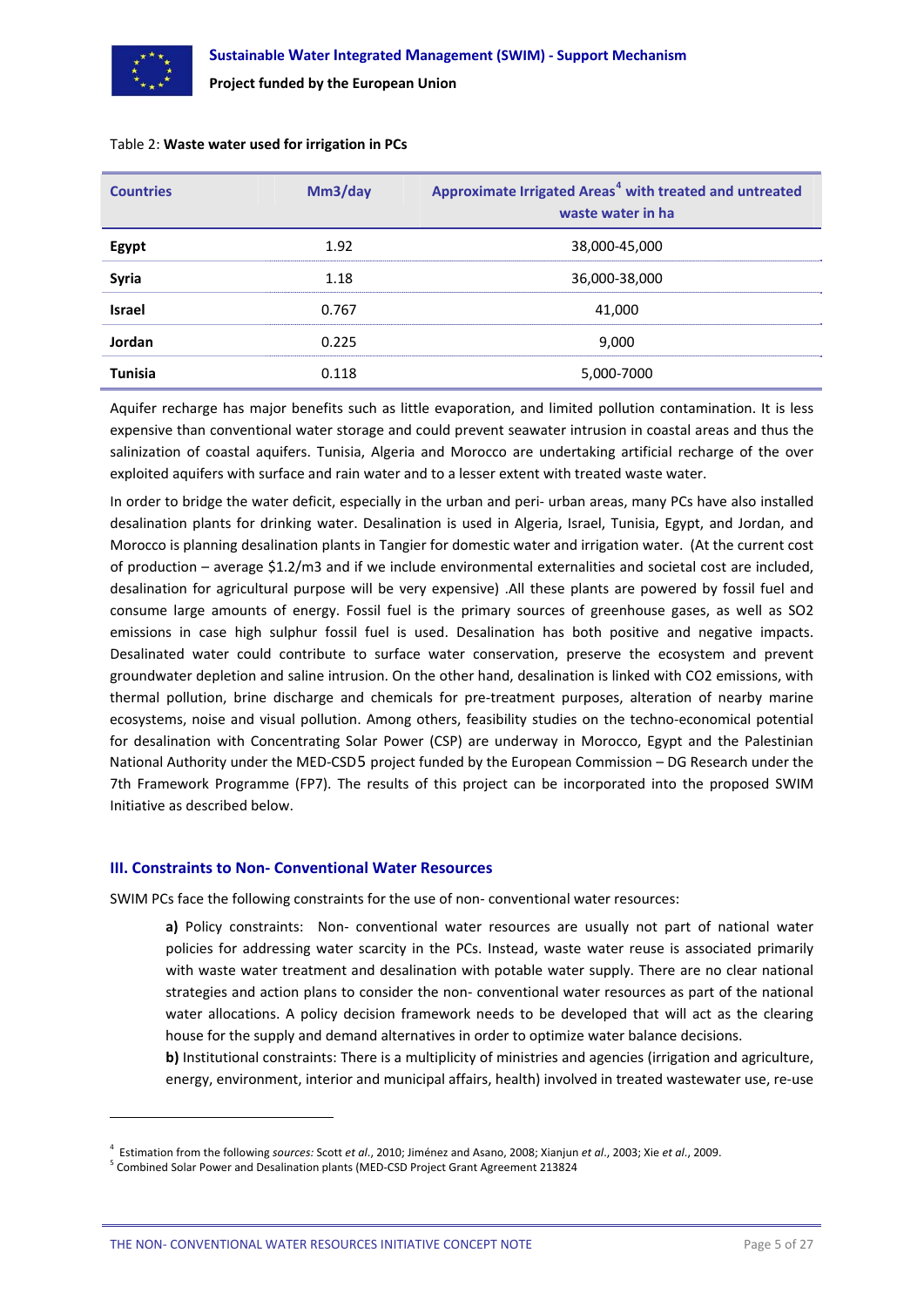

including its reuse in artificial recharge, desalination, sometimes with conflicting objectives and overlapping responsibilities. Stakeholder involvement, particularly of farmers on waste water re‐uses including reuse in artificial recharge is largely absent. Furthermore, no agency or ministry has the capacity to carry out cost/benefit and opportunity cost analyses for all water uses (domestic, industrial, energy, agriculture in conjunction with climate change and ecologic systems) to derive the alternative interventions that will bring the highest return on investment in both the demand and supply sides of water resources development options and therefore help prioritize and sequence interventions over the next 20 years.

**c)** Legal constraints: There is lack of an appropriate legal framework to institutionalize the use of non‐ conventional water resources in a comprehensive manner. Some PCs have a regulatory framework and guidelines for waste water reuse such as in Tunisia, however there is a need to develop guidelines for artificial recharge, for mitigation of the negative impacts of desalination, and for strengthening the enforcement capacity for controlling the misuse and the pollution due to the mismanagement of treated waste water and the sludge and potential pollution of the aquifers. Furthermore the legal framework can be enhanced and improved by efforts towards alignment/adaptation of several EU directives such as the Water Framework Directive (WFD) (2000/60/EC - WFD), the Groundwater Directive; 2006/118/EC , Sewage Sludge Directive; 86/278/EEC , Drinking Water Directive 80/778/EC revised with 98/83/EC, Nitrates directive (91/676/EEC) and the Urban Waste Water Treatment Directive (UWWTD) in order to fill the regulatory gaps in the national legislation. This will require examination of the relevant EU Directives' elements to ensure their adaptability to the PCs, a careful assessment of national legislation and substantial training in the application of the different EC directives.

**d)** Technical Constraints: The technical functions related to programming, planning, financing, implementation and operation of non‐conventional water resources projects; particularly for waste water reuse and desalination, need strengthening. Management of Aquifer recharge is poorly understood. New technologies related to waste water re-use (30 technologies)[6](#page-7-0) and desalination using renewable energy[7](#page-7-1) have been introduced in the market, and need to be technically and economically assessed by trained staff from ministries and universities. Guidelines should be designed to support the involved ministries and local governments in carrying out technology assessments for desalination in rural communities, and selecting the most appropriate technologies in terms of adaptation to local conditions, sustainability and affordability. The MAP guideline of Sea Water Desalination in the Mediterranean of 2003 will be updated taking into consideration the UNEP/WHO resources and guidelines manual for environment impact assessment, the results of the SWIM technological assessment of Best Available Technology (BAT) for desalination to be undertaken as well as the upgrading of production capacities and the legal aspects of the brine discharge.

**e)** Social Constraints: The social dimension for acceptability by users has been neglected. Too often, decisions on investments in wastewater reuse including its use in recharge of groundwater are taken by the central government and water sector institutions without a social assessment and appropriate consultation with the farmers and water users. Furthermore, weak communication with the users on the socially acceptable and sanitary practices, particularly for treated waste water reuse has fuelled lack of trust, social tension and non- acceptance. There is an urgent need to carry out a social survey and social assessment taking into consideration religious beliefs, and to involve the community of users from the conception to the implementation stages of any investment related to the use of non‐

<span id="page-7-0"></span><sup>&</sup>lt;sup>6</sup> Holt,P, and James, E Wastewater reuse in the Urban Environment: Selection of technologies, Ecological Engineering, February 2006

<span id="page-7-1"></span><sup>7</sup> [http://www.dlr.de/tt/aqua](http://www.dlr.de/tt/aqua-csp)‐csp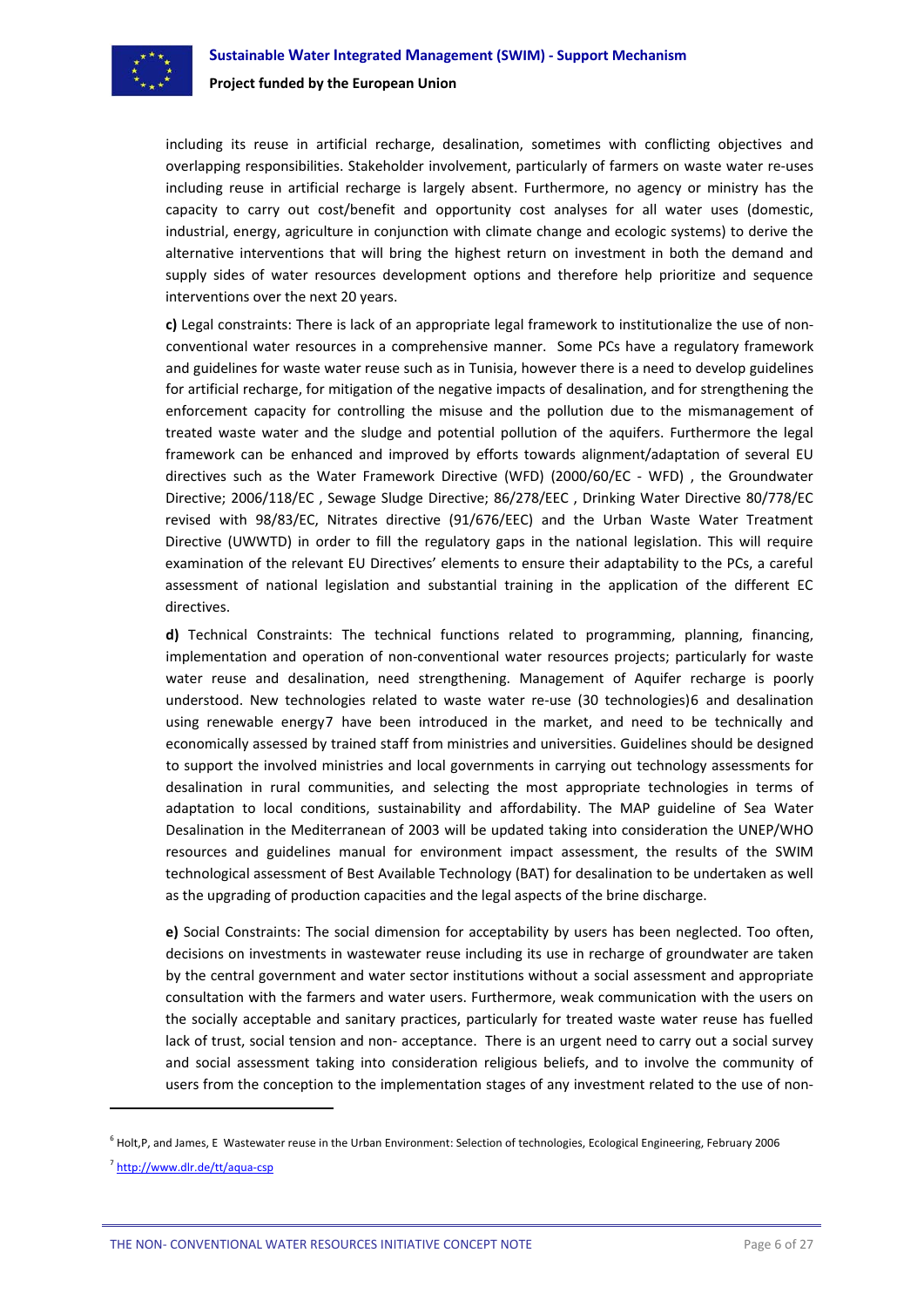<span id="page-8-0"></span>

conventional water resources. Currently, farmers in Egypt, Lebanon, Syria, are using untreated wastewater for irrigating their crops including vegetables.

**f)** Environmental Constraints: The environmental and health impacts and associated risks have not been carefully studied and mitigated in many of the PCs. Sector guidelines and standards, terms of references for the environmental impact assessment and health risk assessments of waste water reuse, recharge of aquifers and desalination have not been prepared. The revised WHO guidelines on the Safe Use of Wastewater and Excreta in Agriculture and Aquaculture in 2006 consider wastewater use as one component of an integrated risk management strategy[8](#page-8-1). The 2006 Guidelines now require health‐based targets expressed in Disability‐Adjusted Life Years (DALYs)[9](#page-8-2) for measuring the 'tolerable' burden of disease that would result from agricultural wastewater use and the capacity to carry out a DALY analysis is practically non‐existent. Monitoring and enforcement of environmental and health regulations are weak because of limited financial and human resources. In addition, there are no guidelines on how to monitor and ensure compliance with these regulations.

**g)** Economic Constraints: Water pricing in the PCs does not reflect true economical values and opportunity costs. Waste water treatment and reuse are subsidized and in countries like Lebanon, there is no cost recovery yet. Furthermore, there are no economic or financial incentives in place to encourage waste water reuse including the reuse in aquifer recharge. Financing models based on a combination of users' fees and government subsidies have not been considered and cost of environmental and health mitigation, as well as sludge treatment (for waste water) or brine disposal (for desalination), have not been included in the financial and economic analysis of investment projects.

## **IV. A New Paradigm: A Regional Non‐ Conventional Water Resources Initiative for the SWIM Partners Countries**

Given the scarcity of water resources, a new paradigm is required that will consider non‐conventional water resources as an asset to be managed as part of the country's integrated water resources management framework. This asset would not only increase the water availability for specific purposes that are hygienically safe, ecologically sustainable and beneficial for the society as a whole, but will also contribute to adaptation to climate change and mitigation of its impacts through the reduction in greenhouse gases.

A. Proposed Regional Technical Assistance Initiative with duration of 18 months in selected SWIM countries will focus on:

- 1. The development of the elements of national policies/strategies or actions plans for the planning, production, and monitoring of (the use non-conventional water resources within the IWRM framework.
- 2. Planning procedures and regulations, pricing structures, technology applications, and institutional capacity for promoting the use of non‐conventional water resources;
- 3. Promoting stakeholders' awareness and social acceptance on the use of non‐ conventional water resources also by strengthening the creation of a related water culture

<span id="page-8-1"></span><sup>8</sup> WHO, 2006, WHO Guidelines for the Safe Use of Wastewater, Excreta and Grey-water, Vol. I: Policy and Regulatory Aspects. Vol. II: Wastewater Use in Agriculture. Vol. III: Wastewater and Excreta Use in Aquaculture. Vol. IV: Excreta and Grey-water Use in Agriculture. Geneva: World Health Organisation<br><sup>9</sup> DALYs are a measure of the health of a population or burden of disease due to a specific disease or risk factor. DALYs attempt to measure

<span id="page-8-2"></span>the time lost because of disability or death from the disease compared with a long life free of disability in the absence of the disease,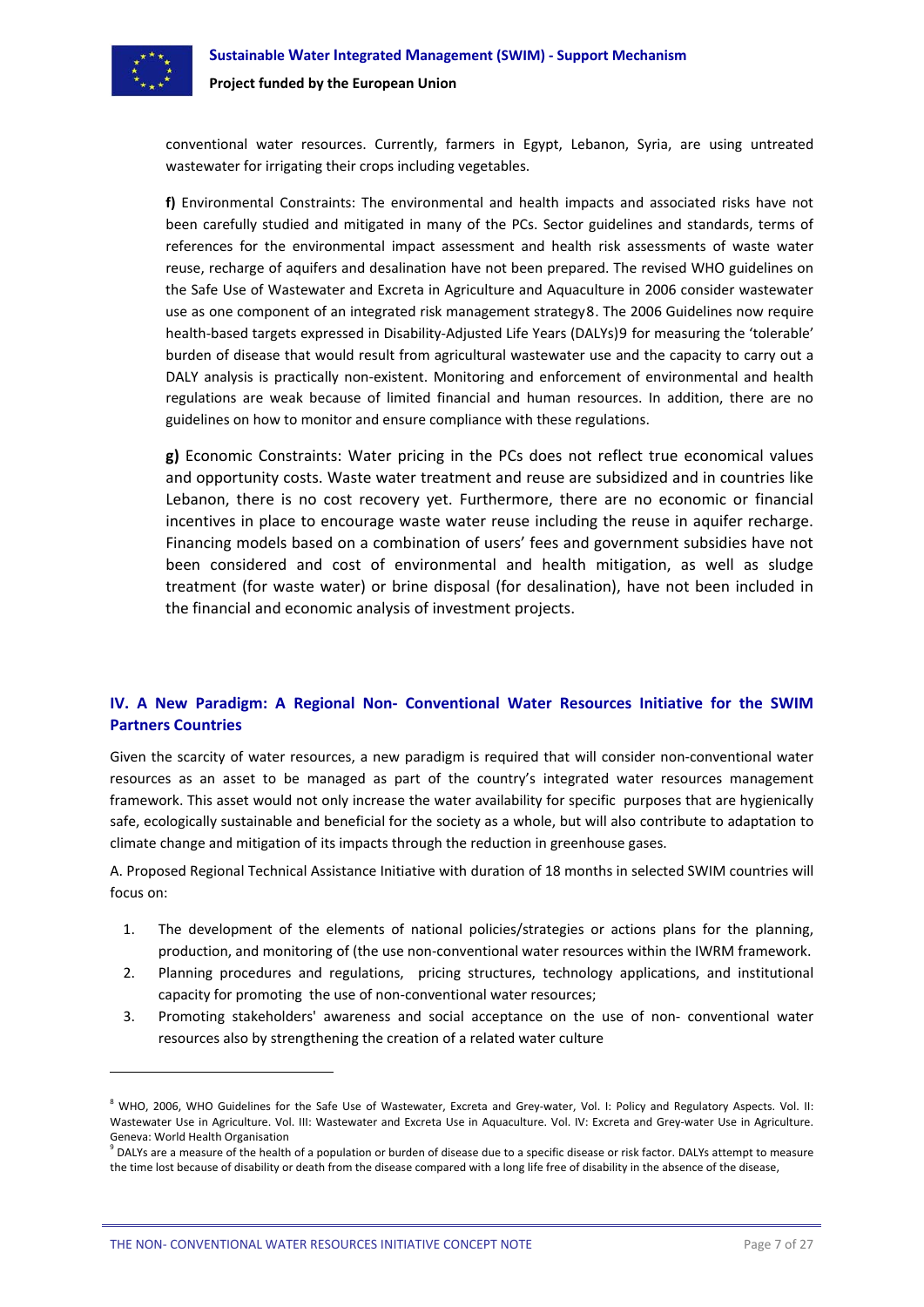

#### 4. Capacity building and dissemination of best practices

#### **A. Objective of the Initiative:**

The objective of this Initiative is to assist the SWIM Partners Countries in (a) enhancing the policy, institutional and legal framework for the management of non-conventional water resources, within the IWRM context, and (b) strengthening the institutional capacity and public participation for the planning and management of these resources.

#### **B. Components of the Initiative**

In order to achieve these objectives, the following five tasks can be undertaken. Selected countries will not be required to conduct all the tasks described below. They can choose any of the tasks that are necessary to complete the activities they already undertook as part of their national programmes

#### **Task A: Strategy Formulation.**

The purpose of this component is to assist selected SWIM PCs in developing the strategic elements and/or the action plan for the use of non‐ conventional resources as part of the water balance of the country. This task will include:

- a) Reviewing and summarizing the policies, strategies, and investment priorities in the irrigation and agricultural sectors from the demand management and water conservation perspectives.
- b) Conducting an assessment on the best available technologies, and the technical and economic potentials related to waste water reuse, its reuse in aquifer recharge, demineralisation of brackish water, and desalination using renewable energy at the rural and community levels, and minimising environmental impacts with focus on rural areas and recommend suitable technology options to the SWIM countries, based on proven international best practices for their cost effectiveness
- c) Developing a set of policy options for the use of non-conventional water resources and carrying out a cost /benefit or cost effectiveness analysis for each option in order to optimize water balance decisions.
- d) Based on the results obtained from (a) and (b) above, prioritizing and sequencing interventions to increase the efficiency, effectiveness and equity of water supply management and augmentation over the next 10 years taking into consideration climate change impacts.
- e) Formulating the elements of the strategy and/or action plans for integrating non‐conventional water resources in the national water plans.
- f) Preparing comprehensive best-practices policy notes on planning, managing, tariff strategies for cost recovery and regulations for wastewater reuse and artificial recharge of aquifers.

#### **Task B: Improving the legal framework**.

The purpose of this component is to propose changes and modifications in the regulatory framework in order to anchor the use of non‐conventional water resources in the national water and environmental laws and regulations. This task will include:

- a) An assessment of the legal and regulatory framework for the use of non-conventional resources of treated waste water including tis reuse in aquifer recharge, presently in force, and of the regulatory and enforcement capabilities of the existing governmental institutions.
- b) The use of EC directives on water, groundwater and wastewater reuse as potential basis for developing/adapting the necessary legal elements to be included in national laws and regulations.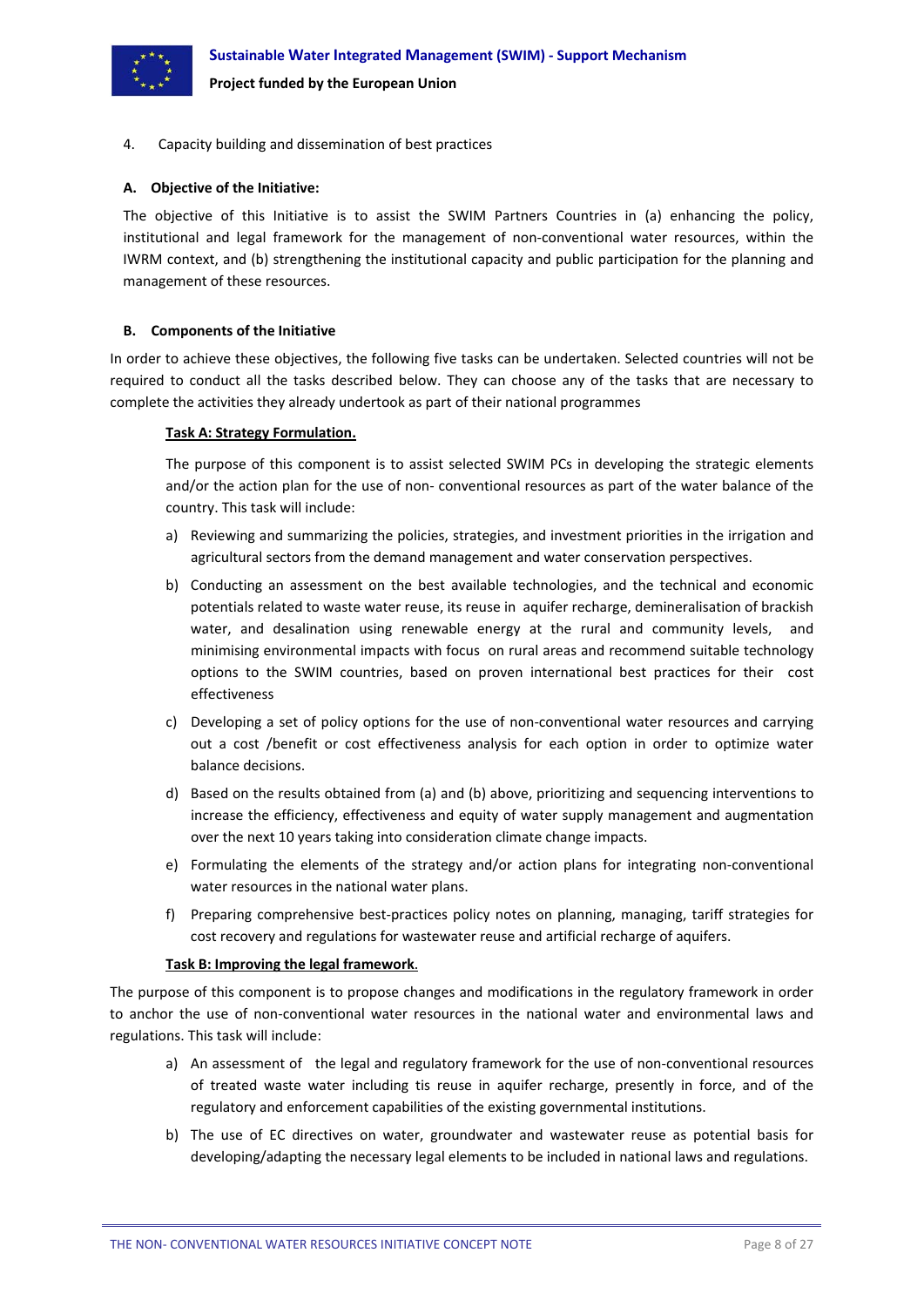

- c) The review and/or development of the necessary standards and guidelines for treated waste water reuse based on the WHO guidelines of 2006 and the EC directives
- d) The identification and development of monitoring and enforcement manuals and legal measures for their implementation to ensure adherence to public health regulations.

#### **Task C: Developing the institutional framework for non‐conventional water resources**.

The purpose of this component is to develop an institutional mechanism for managing non‐conventional water resources with stakeholders' participation. This task will include:

- a) An assessment of the organization and management of implementing agencies involved in waste water reuse including its re-use in artificial recharge and propose changes as necessary on the basis of the recommended modifications of the legal framework.
- b) Clarification of the roles and responsibilities at the national and local levels for the supply and management of treated waste water including its reuse in artificial recharge, and development of a procedural manual to this effect.
- c) The development of consultative mechanisms giving all interested parties an opportunity to participate in management of their water resources and define the roles/responsibilities of each party in such a consultative process
- d) The development of financing models for private sector participation or private‐public partnerships in the financing and/or management of waste water treatment plants and water reuse. Financing models for desalination using renewable energy will also be considered.

## **Task D: Enhancing the environmental and social safeguards for the non‐conventional water resources**.

The purpose of this component is to develop the necessary tools and guidelines for mitigating the adverse environmental and social effects of non‐ conventional water resources. This task will include

- a) Preparation of sector guidelines and terms of reference for the environmental impact assessment of waste water and sludge reuse, artificial aquifer recharge with surface and treated waste water, and desalinated water. These guidelines are already developed and available and will be adapted to the SMCs.
- b) Preparation of guidelines for undertaking social analysis and social assessment of treated waste water reuse. Application of the methodology for the development of health based targets as required by the WHO guidelines of 2006 for the "Safe Use of Wastewater and Excreta in Agriculture and Aquaculture".
- c) Development of an environmental monitoring and enforcement manual on waste water reuse, sludge disposal, brackish water and brine disposal.
- d) Contributing to the review and adaptation of the MAP guideline of Sea Water Desalination in the Mediterranean of 2003 taking into consideration the UNEP/WHO resources and guidelines manual for environment impact assessment , the results of the SWIM technological assessment of Best Available Technology (BAT) for desalination to be undertaken as well as the upgrading of production capacities in SMCs and the legal aspects of the brine discharge

#### **Task E: Capacity and Awareness Building.**

The purpose of this component is to strengthen the capacity of the water, energy and environmental institutions and other stakeholders in the management of non ‐conventional water resources and increase the awareness of the stakeholders in order to promote social acceptance. This task includes:

a) Training on technologies assessment of waste water reuse, including the reuse in recharging aquifers, and desalination as well as on cost/benefit analyses of all water uses (domestic, industrial, energy, agriculture in conjunction with climate change and ecologic systems)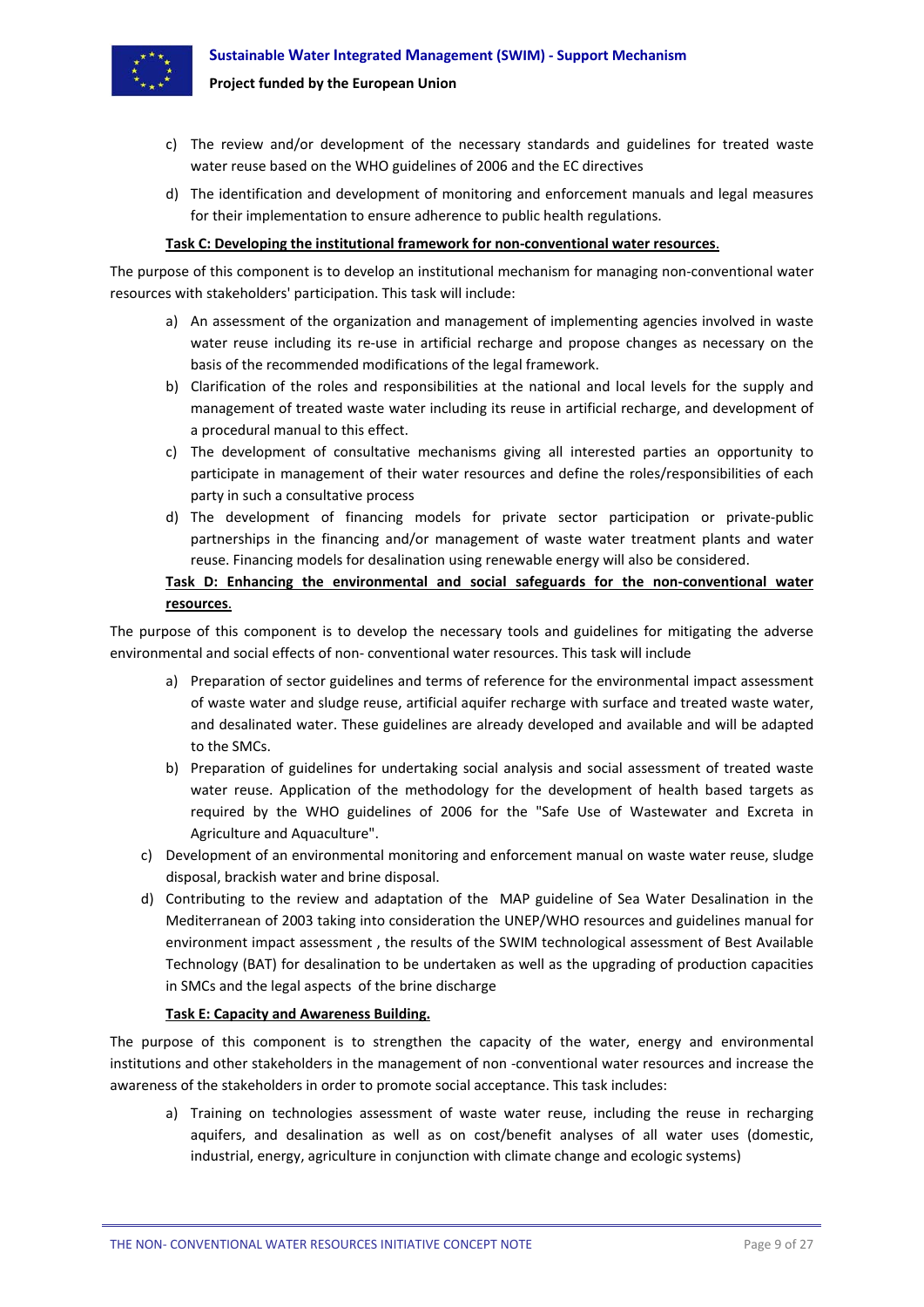

- b) Training on environmental impact assessment, social assessment, and health risk assessment, as well on the WHO guidelines of 2006 for the safe use of wastewater, excreta and grey water.
- c) Undertaking field visits to selected agricultural areas irrigated with treated waste water to learn about the technologies, the advantage and disadvantages of the treated waste water in irrigation and encourage feedback.
- d) Conducting sub‐regional workshops to present the results of the different tasks and facilitate the exchange of ideas and gather inputs and comments on the results and deliverables of the tasks.
- e) Organizing 1‐2 public awareness and public outreach campaign in selected basins aimed at target groups such as farmers and consumers on health safety and practices to foster acceptance of treated wastewater use.
- f) Arranging and participating in a regional symposium in collaboration with other international financial institutions and the private sector on best international practices and applications of non‐ conventional water resources.

#### **C. Initiative Outputs**

The outputs will consist of a series of reports and documentations catered for SMCs which include:

- a) A technology assessment and techno-economic options for the use of non-conventional water resources.
- b) Best-practices policy note on developing strategies, tariff for cost recovery and regulations for wastewater reuse and artificial recharge of aquifers.
- c) Proposed modifications for incorporating the legal elements and regulations in water and environment-related laws on waste water reuse, including the reuse for artificial recharge
- d) A procedural manual on the role and responsibilities at the national and local levels for the supply and management of treated waste water and artificial recharge
- e) A report on the role of private sector participation or private-public partnership in the financing and/or management of waste water treatment plants and water reuse as well in desalination using renewable energy
- f) Terms of reference and sector guidelines for environment, social and health risk assessments
- g) Report/ Recommendations of the Regional Symposium.

#### **D. Initiative Benefits**

This is the first regional initiative to tackle holistically the non conventional water resources in the Southern Mediterranean Countries .This initiative will have several benefits:

- a) Providing the necessary strategic and technical tools for the decision makers to make informed decisions on the use of non‐conventional water resources based on economic, environmental and social justification.
- b) Influencing policies in favour of reducing freshwater withdrawals based on regulated water allocations and demands
- c) Providing the necessary rules and regulations for the protection of both surface and groundwater resources and reduce health exposure and hazards
- d) Establishing institutional and consultation mechanisms for the management of these resources in a transparent, and accountable manner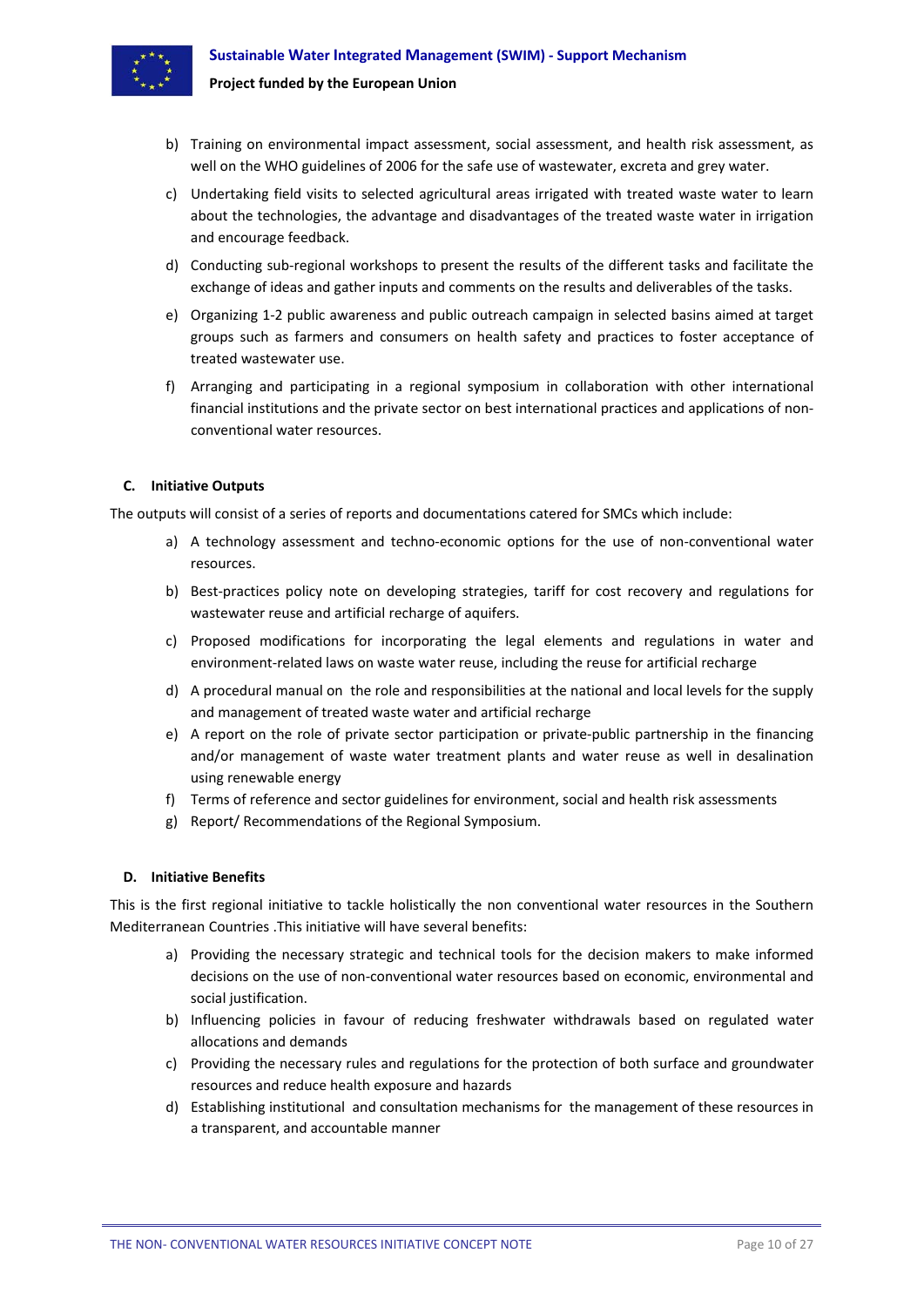

- e) Presenting the appropriate financing and management models for private sector participation and
- public‐private partnership within the non‐conventional water resources framework.
- f) Sharpening the skills and expertise of water and environment related institutions on the technical and economics of the non‐conventional water resources
- g) Providing state of the art knowledge and informing the public on the risks and benefits of nonconventional water resources.

#### **E. Relationship of this activity with the SWIM work packages**

**Project funded by the European Union**

This Initiative is related directly to the five SWIM work packages namely:

- Work package 1: Water Governance and Mainstreaming, using the integration of new water resources in the water, environmental, agricultural and irrigation policies (Task A) and improving the governance in the management in these resources (tasks B and C)
- Work package 2: Capacity building in techno-economic evaluation techniques and methodologies ( task E)
- Work package 3: Application of water management plans through the use of methodologies and analyses among southern Mediterranean countries, and the exchange between institutions inside and outside the water sectors particularly in terms of integrating non conventional water resources in the water management plans. ( Tasks A and D)
- Work Package 4: Identification and dissemination of good practices on wastewater reuse including artificial recharge and desalination ( tasks B and E)
- Work package 5**:** Development of a Communication & Awareness Raising Strategy. This initiative will raise awareness of stakeholders and users on the risks and benefits related to nonconventional water resources production and use ( task E)

## **F. Composition of the team**

The team would include:

- Mr. Sherif Arif SWIM‐SM Team leader
- Mr. Hosny Khordagui, SWIM‐SM Environment Expert
- Ms. Suzan Taha, SWIM‐SM Water Expert
- Ms. Barbara Tomassini, SWIM‐SM Communication Expert
- An Environment Economist (non- key expert)
- A Water Economist (non- key expert)
- A Waste Water Engineer (non- key expert)
- A Hydrologist (non-key expert)
- A Mechanical/ Chemical Engineer in desalination (non- key expert)
- An Agricultural Specialist (non- key expert)
- A Research Assistant (non- key expert)
- A training specialist (non-key expert)

#### **G. Next steps**

The following steps are proposed in order to proceed with the implementation of this activity:

• Collect Partners Countries comments on the concept note and identify areas of interest/participation for each country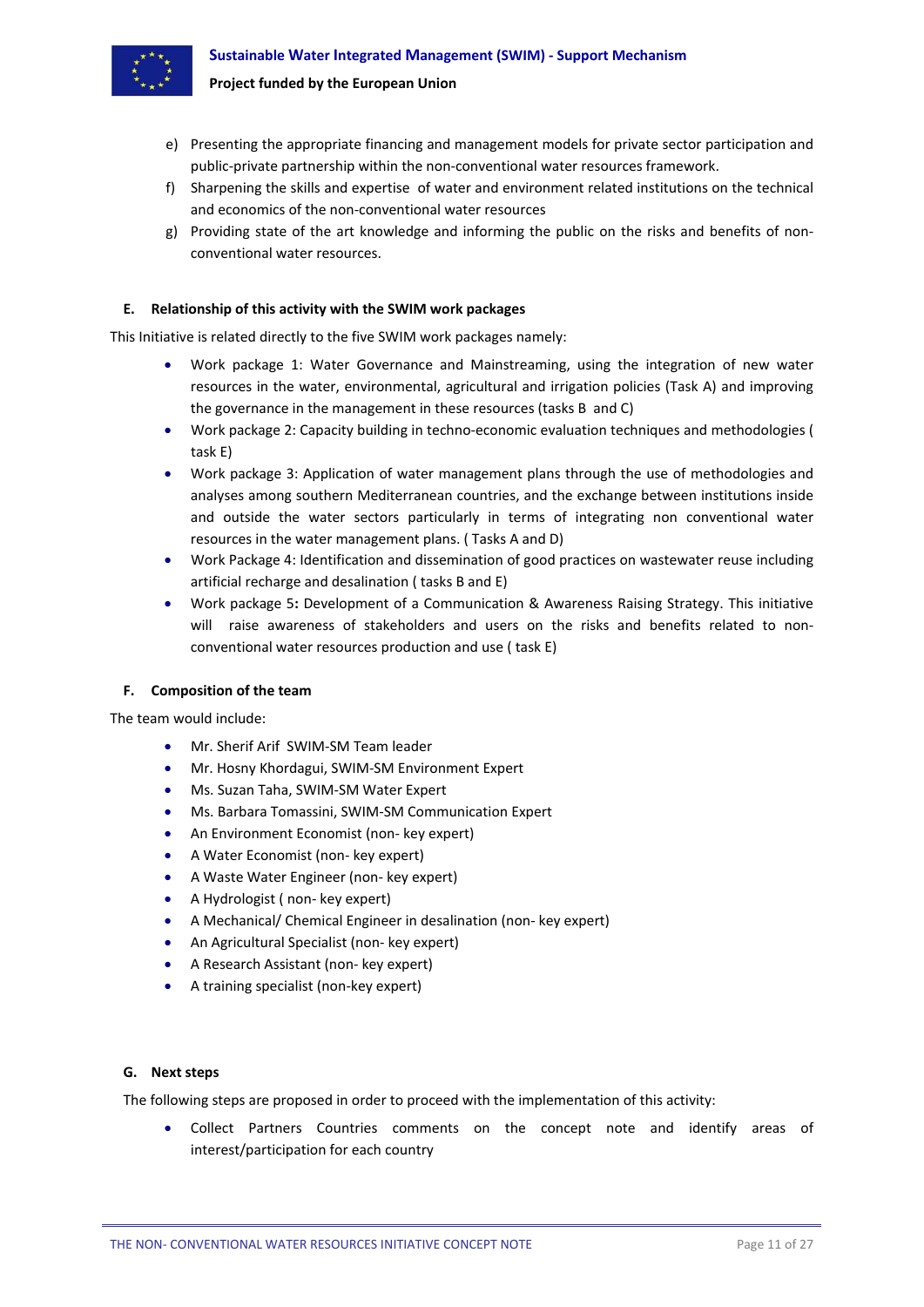

- Organize a regional roundtable discussion on wastewater reuse, and the preparation and management of this initiative.
- Assuming that the process for elaborating the Action Plan of the Strategy for Water in the Mediterranean is launched, contribute to the development of the related Chapter on Water Demand Management with an emphasis on Non‐Conventional Water Resources Management
- Prepare an implementation schedule with each PC that expressed interest in participating in this activity.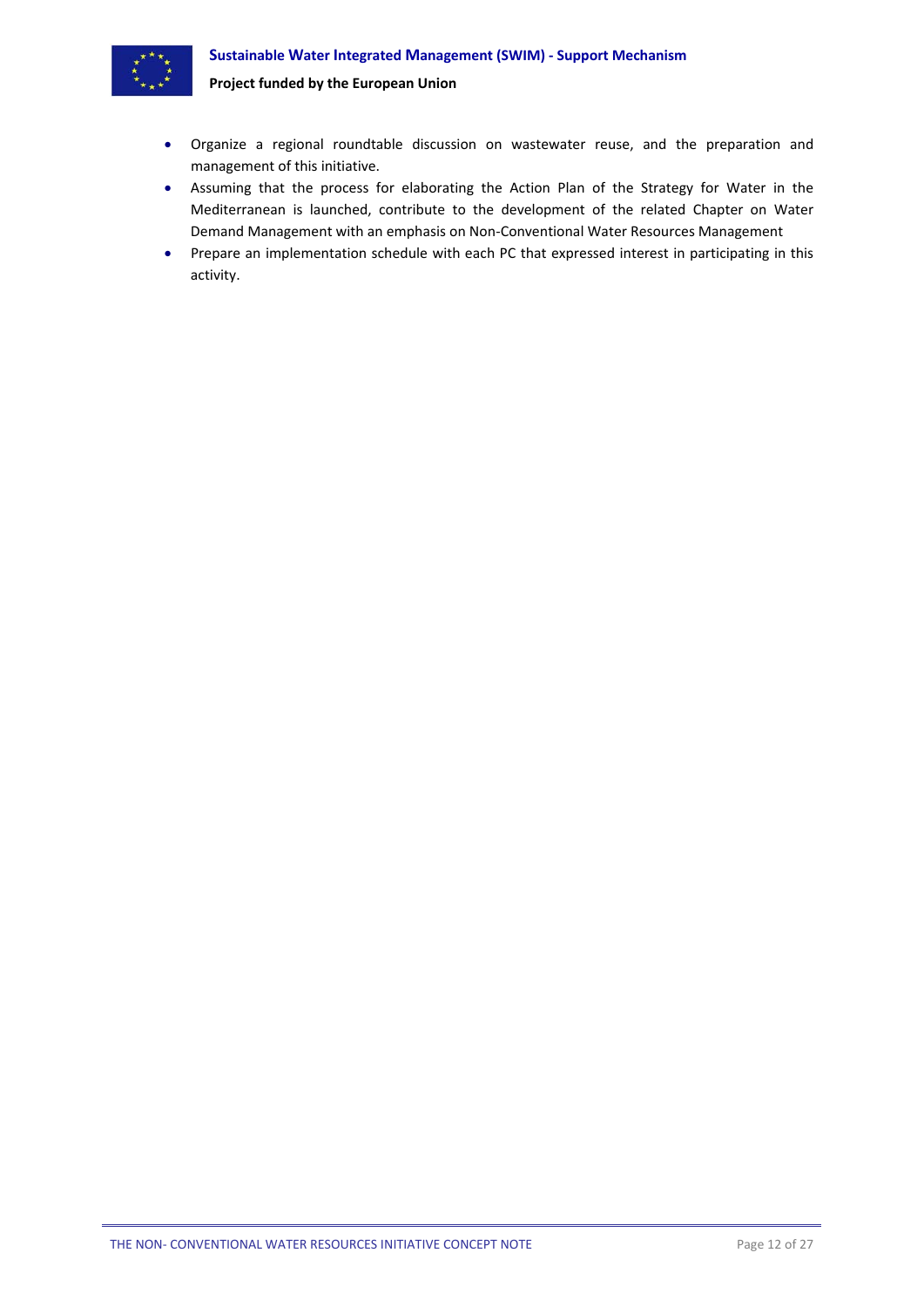<span id="page-14-0"></span>

## **B. Economic Valuation of Water Resources : Concept Note**

#### **I. Introduction**

The Southern Mediterranean Region, comprising the Partner Countries[10](#page-14-1) (PCs) of Algeria, Egypt, Israel, Jordan, Lebanon, Morocco, the occupied Palestinian territory, Syria and Tunisia are faced with the issues of water scarcity, salinity, water logging, bacteriological and chemical contamination, and dam sedimentation. These issues affect directly and indirectly all water and land uses, namely agriculture, fisheries, domestic use, sanitation, health, industry, hydropower, tourism and biodiversity.

The water and soil concerns are at the heart of the water policies in the PCs and the mainstreaming of water resources and land use. Governments have invested considerably in building an increasingly integrated hydraulic infrastructure (dams, wells, installations to recharge aquifers, desalination, treatment of wastewater, water transfer). During the last decade, significant progress was made in the decentralization of water resource management, mainly focused on participatory management methods, accompanied by technical and financial support by the State. However, much of the past focus has been on investments without a systematic evaluation of the benefits achieved, and without consideration of other investments alternatives that would generate both economic and environmental benefits (win‐win solutions)

The World Bank, through the Mediterranean Environmental Technical Assistance Programme has estimated the cost of environment degradation (COED)[11](#page-14-2) to range from 2.1% of GDP in Tunisia to 4.8%of GDP in Egypt with Syria, Lebanon at 3.4% of GDP and Morocco at 3.7% of GDP. Cost of water degradation ranges from 1.3% in Morocco to 0.6% of GDP in Tunisia.



**Cost of Water Degradation in MNA**

These estimates - although approximate; being based on limited available information - were useful to alert policymakers about the seriousness of the problem. The estimates, however, cannot be used directly to provide an operational response as they did not consider the costs and benefits of possible solutions to the watershed degradation problems.

The proposed activity to be conducted under the SWIM-SM project extends the analysis of the original cost of environmental degradation study by: (i) improving the estimates of the cost of watershed degradation; (ii) analysing the benefits of alternative responses; and (iii) examining alternative market‐based approaches to implementing these responses. The proposed study would thus bridge the gap between the previous cost of environmental degradation work that focused on identifying problems, and operational work required to address these problems.

<span id="page-14-1"></span> $10$  hereinafter abbreviated and being referred to as "PCs"

<span id="page-14-2"></span><sup>11</sup> Sarraf et al, Cost of environmental degradation, METAP/The World Bank, 1999-2005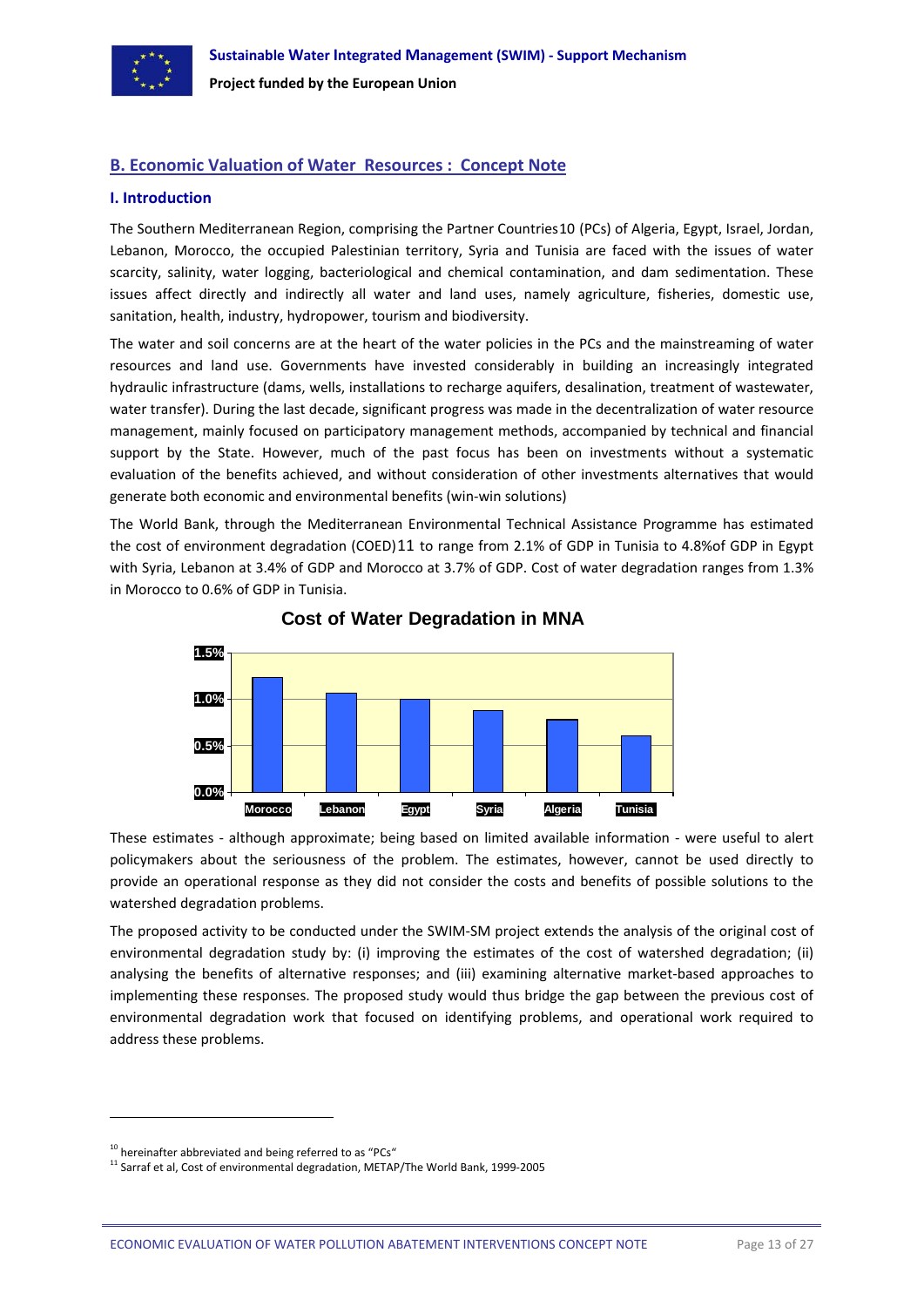<span id="page-15-0"></span>

#### **II. Objectives of the Activity**

The overall objective of the activity is to identify with national decision makers concrete actions to improve the investment opportunities of the government at sub-national or basin level in order to effectively curb environmental degradation.

The specific objective of this activity is five-fold:

- **(a)** To update the estimate on the annual costs of water degradation in selected PCs. Valuation will use the most recent available data and estimates from the METAP/World Bank studies and the on‐going project funded by the European Commission on Social and Economic Benefits of Enhanced Environmental Protection covering 17 ENPI countries as well as relevant date from UNEP/MAP and the SEIS project.
- **(b)** Estimate the cost of water degradation in one major basin in each of the three PCs
- **(c)** To identify in the selected basin, two priority remedial actions in specific geographic areas affected by highly polluted water, and formulate several intervention scenarios for these areas that have a high cost of water degradation and for which governments are not considering remedial actions. This would lead to the preparation of a water /waste water investment plan in which the costs (including the capital, operating and maintenance costs, etc.) related to interventions needed to reduce water pollution will be estimated. The remediation costs will be further useful to undertake an ex-ante Cost-Benefit Analyses of potential investments in protection of water supply and water quality.
- **(d)** To build capacity in PCs on environmental valuation. This objective will be achieved by involving a team of national experts in the preparation of this activity. This will allow a transfer and sharing of knowledge and expertise that will enable nationals in the PCs to replicate this type of cost analysis in other sectors of the economy. During the course of this activity, national and regional training workshops will also be organized to explain the methodologies used to undertake the analysis
- **(e)** To involve stakeholders in the particular basins through consultation to build consensus, the dissemination of results at the watershed /basin level and draw policy guidance for the replication.

#### **III. Tasks**

This activity consists of four tasks:

## Task 1 Cost of Water Degradation Update at the national level and Estimate the cost of water degradation in **a selected basin**

Estimating the cost of water degradation involves placing a monetary value on the consequences of such degradation. This often implies a three‐step process:

- quantifying water degradation (e.g. monitoring water quality).
- quantifying the impacts of degradation on different water uses (e.g. reduced agricultural production due to water salinity and water logging)
- estimating the impacts in monetary terms (e.g. estimating the cost of soil productivity losses)

The valuation will be based on available information concerning water degradation in the PCs. Also a review of the COED results obtained for the PCs from the project on the Social and Economic Benefits of Enhanced Environmental Protection will be assessed. In limited cases for which no information is available, primary research will be conducted during the course of the study. In other cases, expert opinion or Benefit Transfer Method from areas with similar context will be utilized. Calculation of each damage cost will be expressed in national currency and as a percentage of GDP for the year 2010. Since damage costs will reflect order of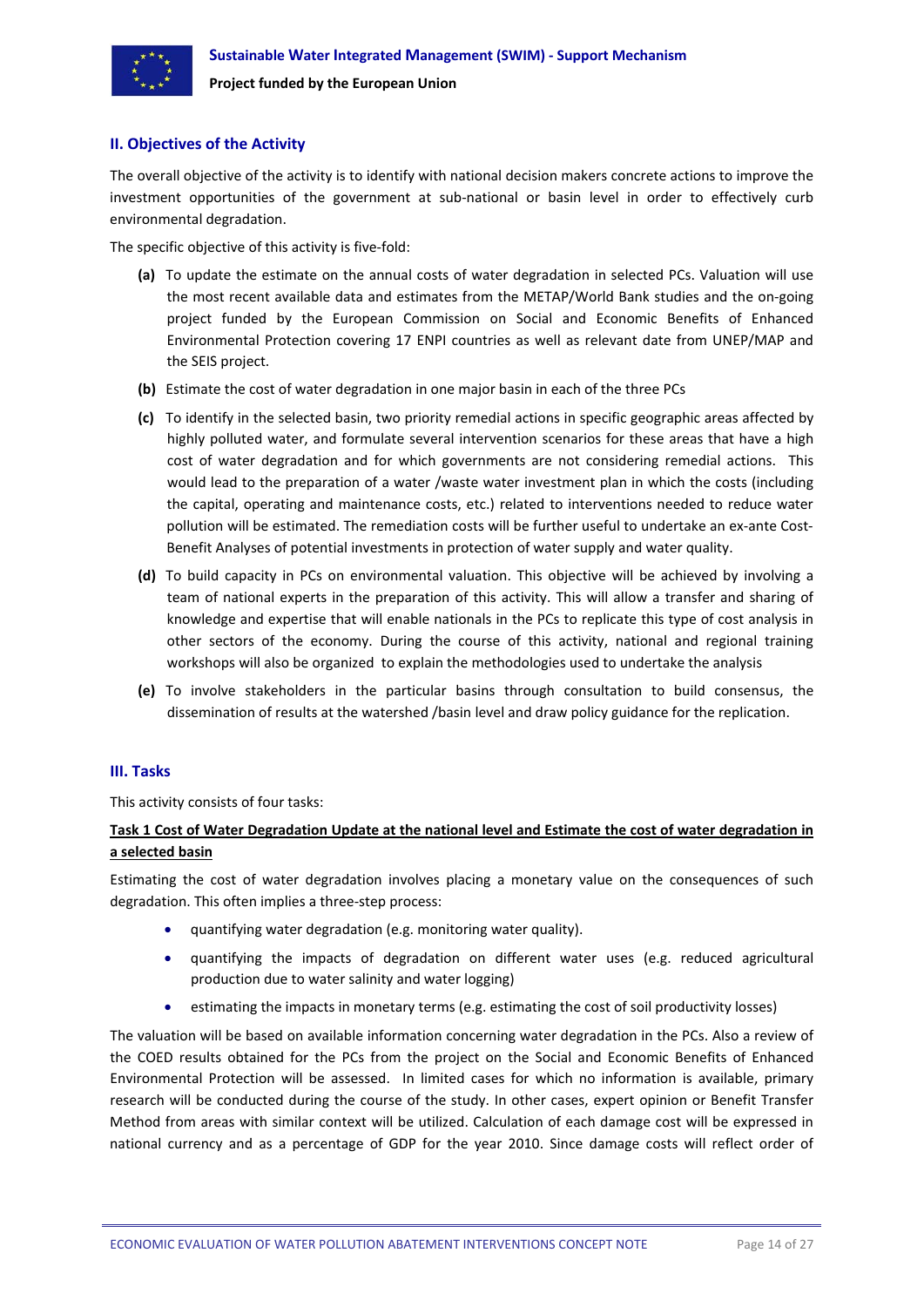



magnitude and only an indication of actual costs, a range will be provided to reflect the uncertainty of the estimates.

## Task 2 Cost Benefit or Cost Effectiveness Analyses of Remedial Actions and Preparation of Investment Plans **for 1‐2 basins in 3 PCs**

The objective of this task is to perform a Cost /Benefit (CB) analysis or Cost /Effectiveness (CE) analysis of remedial actions at the watershed/basin level based on data input from previous work and studies presented under task 1.

Each sub‐task consists of four activities:

- i) carry out a data collection and analysis survey,
- ii) determine the cost of the various investment alternatives,
- iii) determine the most appropriate enabling environment that will underscore the various scenarios, and
- iv) prepare investment plans.

The analysis will be based on the estimated annual water degradation costs connected to the watershed/basin in question. These will be compared to the annual operational and investment costs for the various abatement investment alternatives, to single out those with a positive benefit‐cost ratio. In the cases when no full CB analysis is possible because of data constraints, a CE analysis will be implemented. Based on this, several scenarios will be established that would result in decreasing the water degradation by 25%, 50% and 75% respectively. This analysis will provide estimates in monetary terms for the overall social, economic and environmental benefits linked to these alternatives in the selected watershed.

A 3‐year investment plan will be prepared in consultation with government departments including the ministry of finance, to assist decision‐makers in making informed public choices based on a menu of calibrated interventions over time, and which will be designed to achieve marginal levels of outcome. The investment plans will be associated with their relevant enabling environment in terms of level and share of investments, financing mechanism, private sector participation (PSP), an appropriate institutional set up and a capacity building component. An implementation schedule will also be developed with each investment plan including and policy guidance covering technical, financial, institutional and market aspects will be drawn from the investment plans.

#### **Task 3 Building the Capacity of the Decision makers at the subnational/basin level sand the Universities**

This task will involve training of selected planning officials, and high-level staff and senior students from the universities, especially the departments of economics, to transfer the capacity, especially with regards to the methodologies used and the investment plan. A training manual as well as training materials and workshops will be prepared to enhance their knowledge.

#### **Task 4 Validation and Dissemination of the Investment Plans at the Watershed/Basin** *Level*

The objective of this task is to build consensus on the investment plans, seek the Government support to implement and replicate the investment plans. Public consultations will take place in each governorate/water shed/basin during this activity to validate the results, build consensus on both the investment plans and implementation. Each public consultation will be attended by the relevant parties, especially those who were concerned in or targeted by this activity. Results of the activity as well as the investment plans will be presented, discussed and distributed.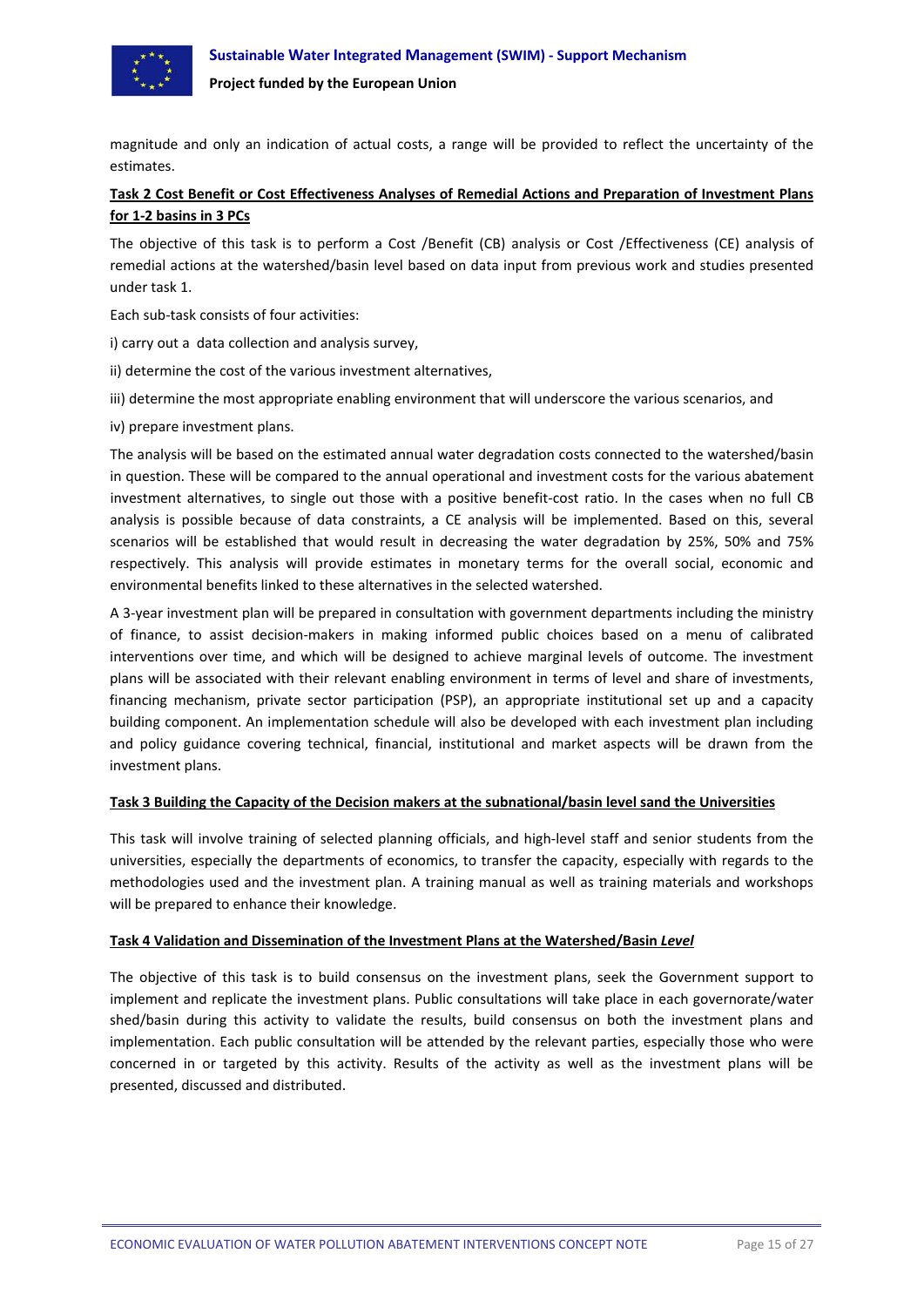<span id="page-17-0"></span>

#### **IV. Outputs**

The output will consist of a series of report which includes:

- (a) an overview of the economic aspects of watershed management problems in selected PCs;
- (b) a valuation of the overall benefits linked to different response alternatives (in the selected watershed;

(c) an economic analysis of these response alternatives;

(d) concrete recommendations in the form of investment plans to internalize environmental benefits and improve watershed management.

#### **V. Benefits**

By assigning monetary values to environmental degradation and to remediation, this activity will:

- (i) provide a useful mechanism to rank the relative social costs of various forms of degradation and cost of remediation
- (ii) offer policymakers an instrument to integrate environment into economic development decisions;
- (iii) allow comparison of degradation costs with other economic indicators by expressing water degradation costs as a % of GDP;
- (iv) give the environment and water ministries a tool for discussing the importance of environmental protection in economic terms, in the same "language" used by ministries of finance or economy.
- (i) improve the investment opportunities of the government at the governorate/watershed/basin and sub‐ national levels to effectively curb environmental degradation
- (ii) associate the stakeholders and interest groups in the identification of the water issues, definition of remediation plans and preparation of investment plans

#### **VI. Relationship of this activity with the SWIM work packages**

This activity is related directly to the four SWIM work packages namely:

- Work package 1: Water Governance and Mainstreaming through the consideration of forgone benefits and win‐win interventions in the agricultural, industrial and urban and rural sectors
- Work package 2: Capacity building in economic evaluation techniques and methodology
- Work package 3: Application of water management plans through the use of methodologies and analyses among southern Mediterranean countries, and the exchange between institutions inside and outside the water sectors particularly in terms of taking decisions based on economic benefits and,
- Work package 5: Development of a Communication & Awareness Raising. This activity will closely involve the stakeholders in the development of investment plans. It will also raise their awareness concerning the impacts of water pollution on health, and the costs necessary to remediate the degradation of their ecosystem.

#### **VII. Composition of the team**

The team would include:

• Mr. Sherif Arif SWIM‐SM Team leader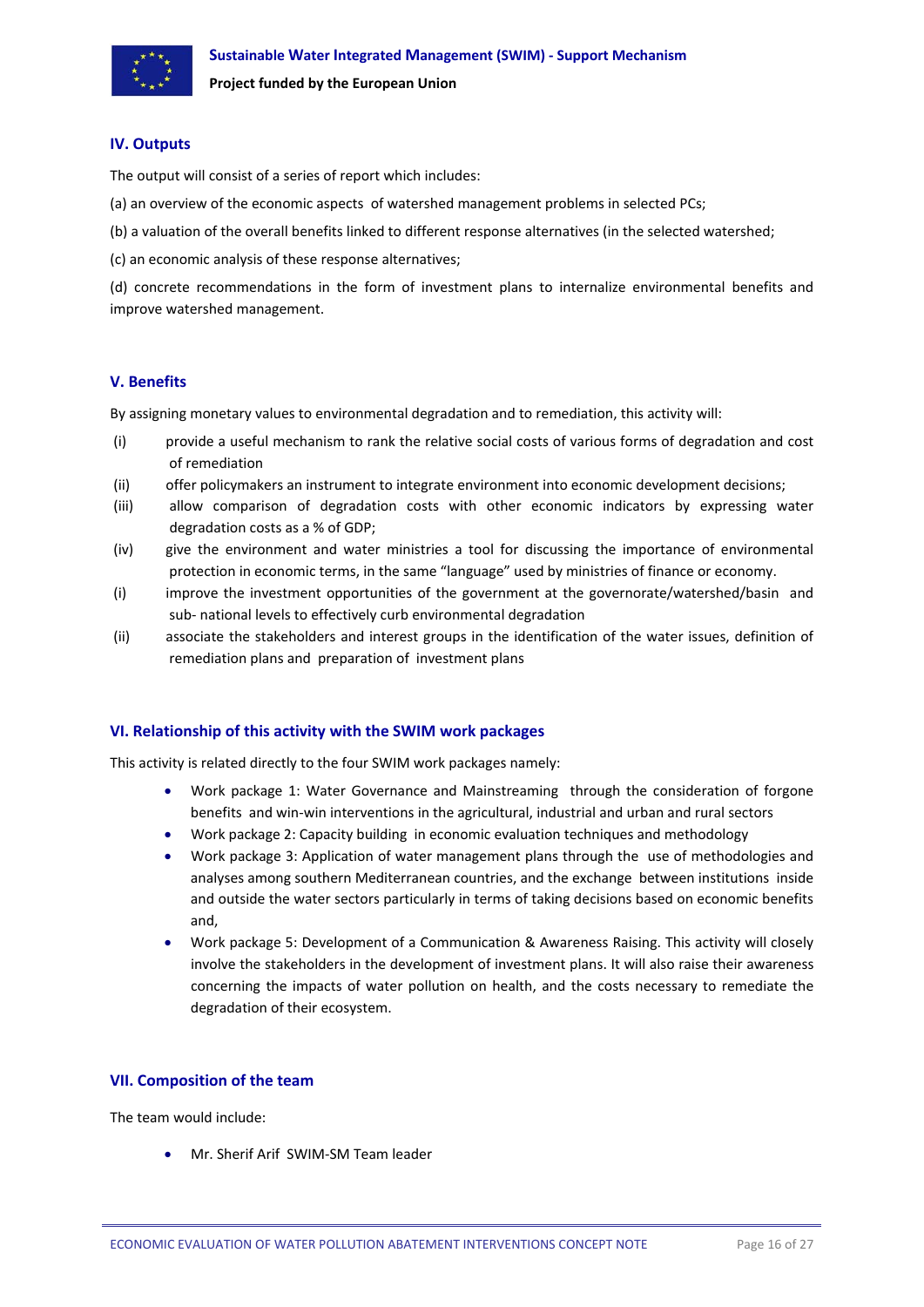<span id="page-18-0"></span>

- Mr. Hosny Khordagui , SWIM‐SM Environment Expert
- Ms. Suzan Taha, SWIM‐SM Water Expert
- Ms. Barbara Tomassini, SWIM‐SM Communication Expert
- An Environment Economist ( non key expert)
- A Water Economist ( non key expert)
- An Agricultural Specialist ( non key expert)
- A Research Assistant ( non key expert)
- A training specialist ( non key expert)

#### **VIII. Next steps**

The following steps are proposed to proceed with the implementation of this activity

- Collect Partners Countries comments on the concept note and identify areas of interest/participation for each country.
- Prepare an implementation schedule with each PC that expressed interest in participating in this activity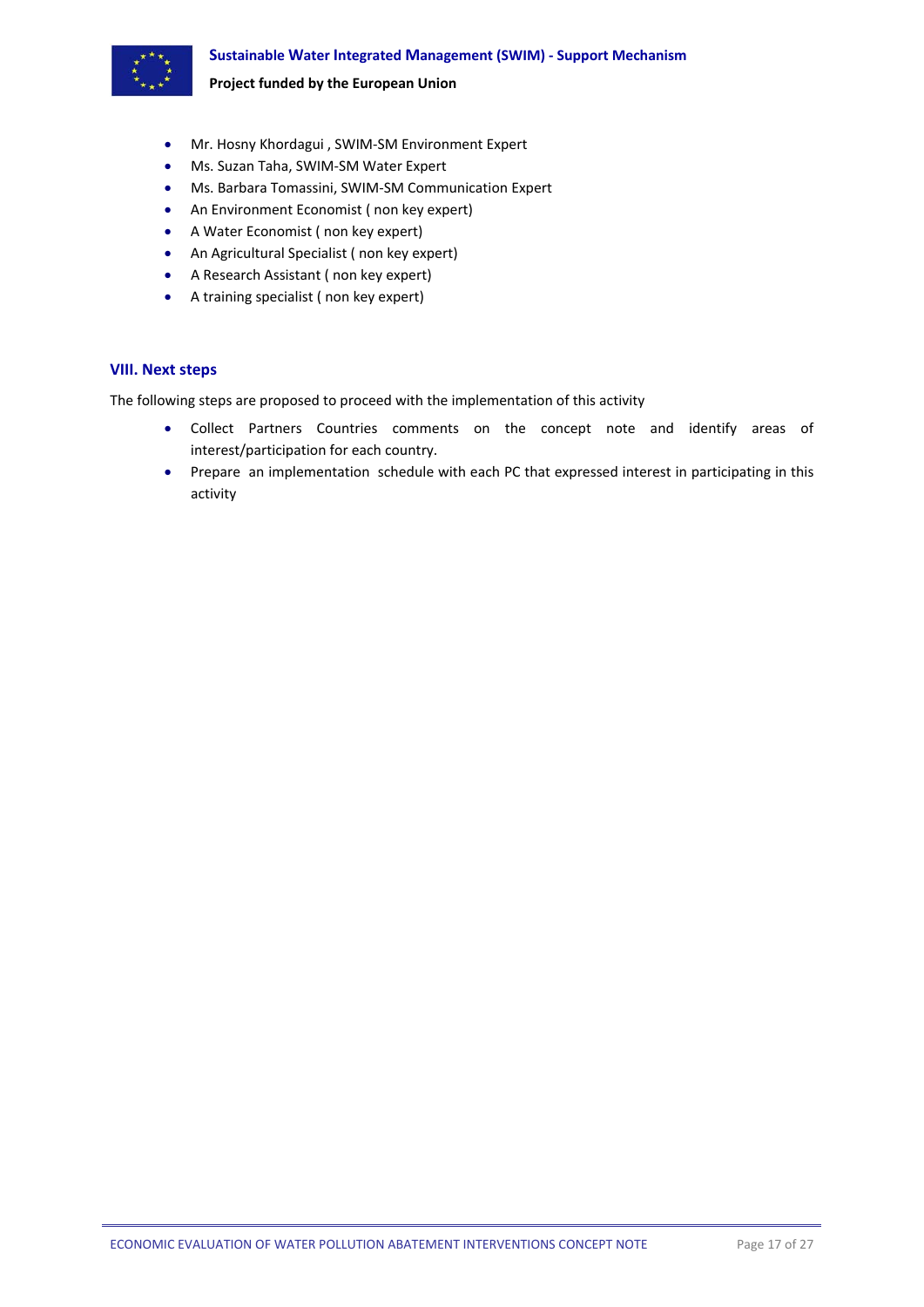<span id="page-19-0"></span>

## **C. No Regret Actions for the adaptation of the Water sector to Climate Change Concept Note**

#### **I. Introduction**

The impacts of CC on water resource in South Mediterranean Countries (SMCs) might affect a wide range of socio-economic and environmental sectors including agriculture, health, food security, public safety, biodiversity, eco‐tourism and hydropower production. SMC will be required to carry out more adjustment of its water resources than in other region of the World, as over the three quarters of its resources are being used for human purpose. In general, the impacts of CC on the water sector in the SMCs will undermine national development plans, and affect human security and livelihoods)

The situation is further complicated by the heavy reliance of some SMCs on international fresh waters resources from upstream countries. Water scarcity might trigger international conflicts and disputes among SMCs sharing water resources at inter- and intra-regional levels. Furthermore, CC scenarios for the water sector in SMCs cannot be discussed in isolation from fast population growth in some countries (such as Egypt, Syria, Palestine and Jordan); industrial development; urbanization and the need for irrigation water to feed an ever growing population.

At present, many SWIM counties such as Morocco, Tunisia, Egypt, Lebanon, Jordan and Israel have either prepared strategic documents or plan to address climate change on particular sectors. However the institutional and absorptive capacity for addressing specific climate change adaptation actions needs substantive strengthening. As a result there is a tendency to resort to an ad hoc approach known as spontaneous or autonomous adaptation, which does not constitute a conscious response to climatic stimulation.

Adaptation options are strongly related to the level of uncertainty in which future climate change will happen. Adaptation measures can be classified into no regret, low regret and high regret investments depending on the low to high impact of future climate change uncertainty[12](#page-19-1). Low and high regret options require data and information on future climate such as General Circulation Models (GCMs) which are powerful tools for accounting for the complex set of processes which will produce future climate change. However, similar to any prediction models, GCMs suffer from varying levels of uncertainties which represent unprecedented challenges to decision makers in the SWIM countries. On the other hand, no regret actions are likely to occur irrespective on how the climate change would vary and therefore the availability of climate change information is not crucial. No regret actions address the problem associated with the present climate change variability while at the same time build the adaptive capacity for addressing the impact of future climate change. Examples of no regret actions are: dissemination of climate information and access to early warning systems, conservation of agricultural practices that protect soils against erosion and runoff and conserve water; water use efficiency and improved water delivery for irrigation systems, improve access to new crop varieties which would increase the overall production and would diminish risks from droughts and floods[13](#page-19-2).

No regret actions have several benefits. They could reduce the socio‐economic vulnerabilities and enhance the resilience of the affected communities in SMCs. Investment decisions can be implemented immediately

<span id="page-19-1"></span><sup>&</sup>lt;sup>12</sup> Mainstreaming Adaptation to Climate Change in Agriculture and Natural Resources Management projects, Guidance notes, the World Bank http://siteresources.worldbank.org/EXTTOOLKIT3/Resources/3646250‐1250715327143/GN6.pdf

<span id="page-19-2"></span><sup>&</sup>lt;sup>13</sup> Padgham J. (2009) Agricultural Development under a Changing Climate: Opportunities and Challenges for Adaptation. Environment and Agriculture and Rural Development Department Joint Discussion Paper. The World Bank.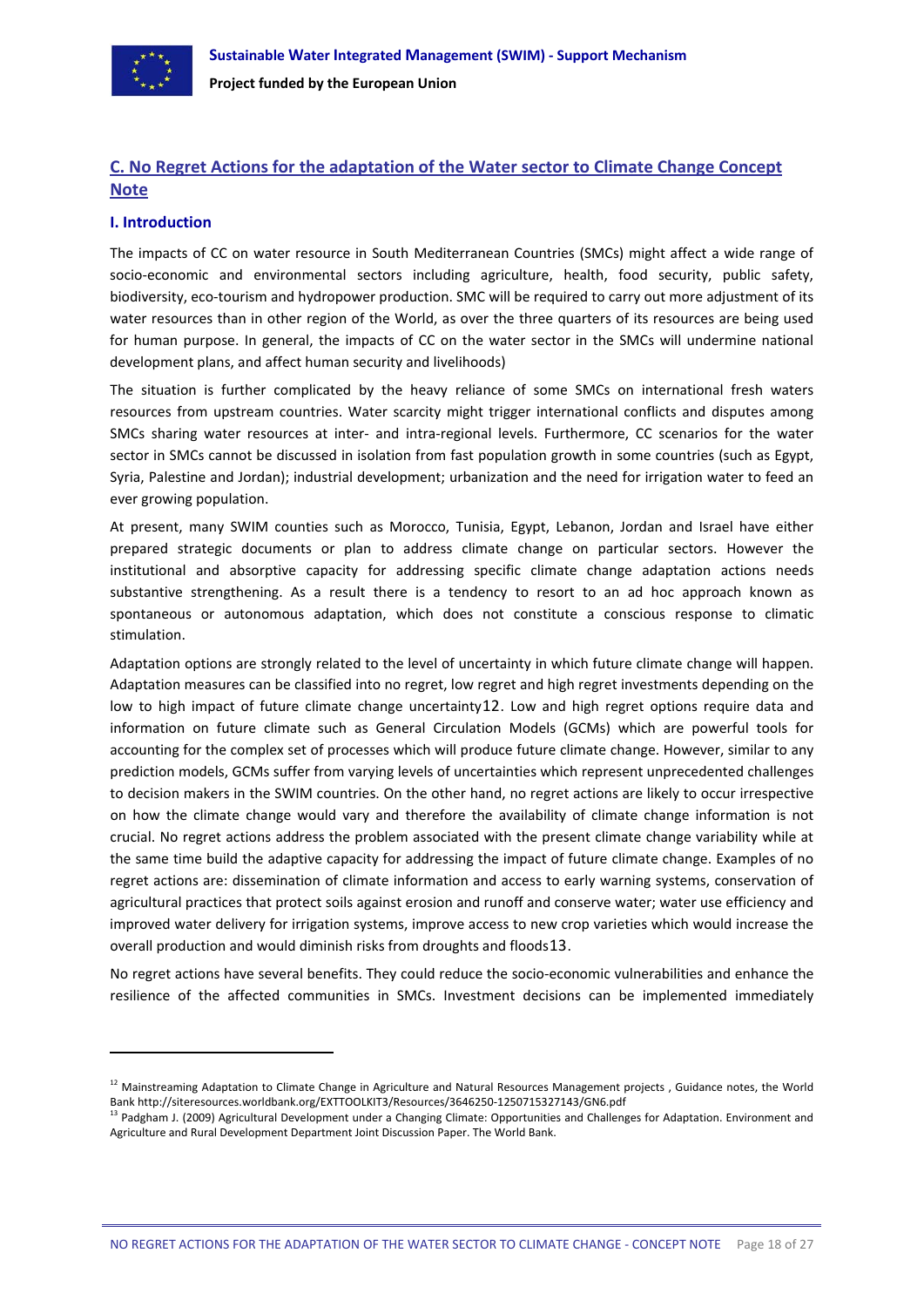<span id="page-20-0"></span>

without the risk associated with climate change uncertainty. These investments are cost effective irrespective of the climate change variability.

The proposed activity to be funded and implemented by SWIM-SM will provide the technical support, capacity development, guidance and awareness to Partner Countries (PC) on the development of no regret actions in the water sector. The technical support will encompass identification of appropriate technical solutions such as water demand management, alternative nonconventional water resources, measures for risk reduction and innovative technologies to adapt to CC. Guidance will entail identification of effective policy options, strategic planning and institutional approaches to expedite the implementation of Integrated Water Resources Management (IWRM), improved water governance, activation of economic instruments and mainstreaming no regret CC adaptation measures into relevant sectors of governments. Capacity development and awareness programmes will be tailored to include all stakeholders with emphasis on the involvement of youth, women and special groups to ensure participation and ownership.

#### **II. Objectives:**

- a) The overarching objective of the proposed activity is to support selected SWIM countries in their climate change adaptation efforts of developing *no regret actions* through technical assistance, policy guidance, capacity development and awareness. The proposed approach would include support policies and strategies at the local/basin level for improved water demand management, protection of surface and groundwater resources through the development of no‐regret actions
- b) Strengthening the institutional and technical capacity for designing and implementing concrete no regret actions.
- c) Improving governance in water planning, allocation and service delivery, increasing awareness and in disseminating climate change information.

#### **III. Proposed Activities:**

The proposed objective will be achieved through a series of four coordinated tasks in full collaboration with water officials in PCs and in coordination with other activities undertaken by SWIM-SM and regional initiatives such as H2020 and MED‐EUWI.

## **Task A: Compile all available information and assess the adequacy of the institutional and technical capacities to undertake proposed no‐regret actions for CC adaptation at the national level:**

- 1. Synergise with international and regional efforts undertaken by EU, UN, WB, specialized organizations in addition to national efforts to assess the existing CC strategies, and compile documents and information on current efforts and plans to adapt to climate change with emphasis on water sector.
- 2. Assess the adequacy of institutional and technical capacities of selected PCs to undertake the suggested no‐regret actions to adapt to climate change.
- 3. Identify no-regret actions with focus on the mechanisms of their implementation. Coordinate with other activities undertaken by SWIM‐SM to hold a joint integrated regional workshop to present the findings and the proposed no‐regret actions.

#### **Task B: Development of no‐regret actions in the water sector**

The objective of task B is to provide the technical support for the identification and design of no regret actions for addressing the water scarcity at the local or basin level. This would require access to climate information, identification of menus of no regret actions, selection of the most suitable no regret adaptation measures based on socio economic criteria. This would also require policy formulation and basin water resource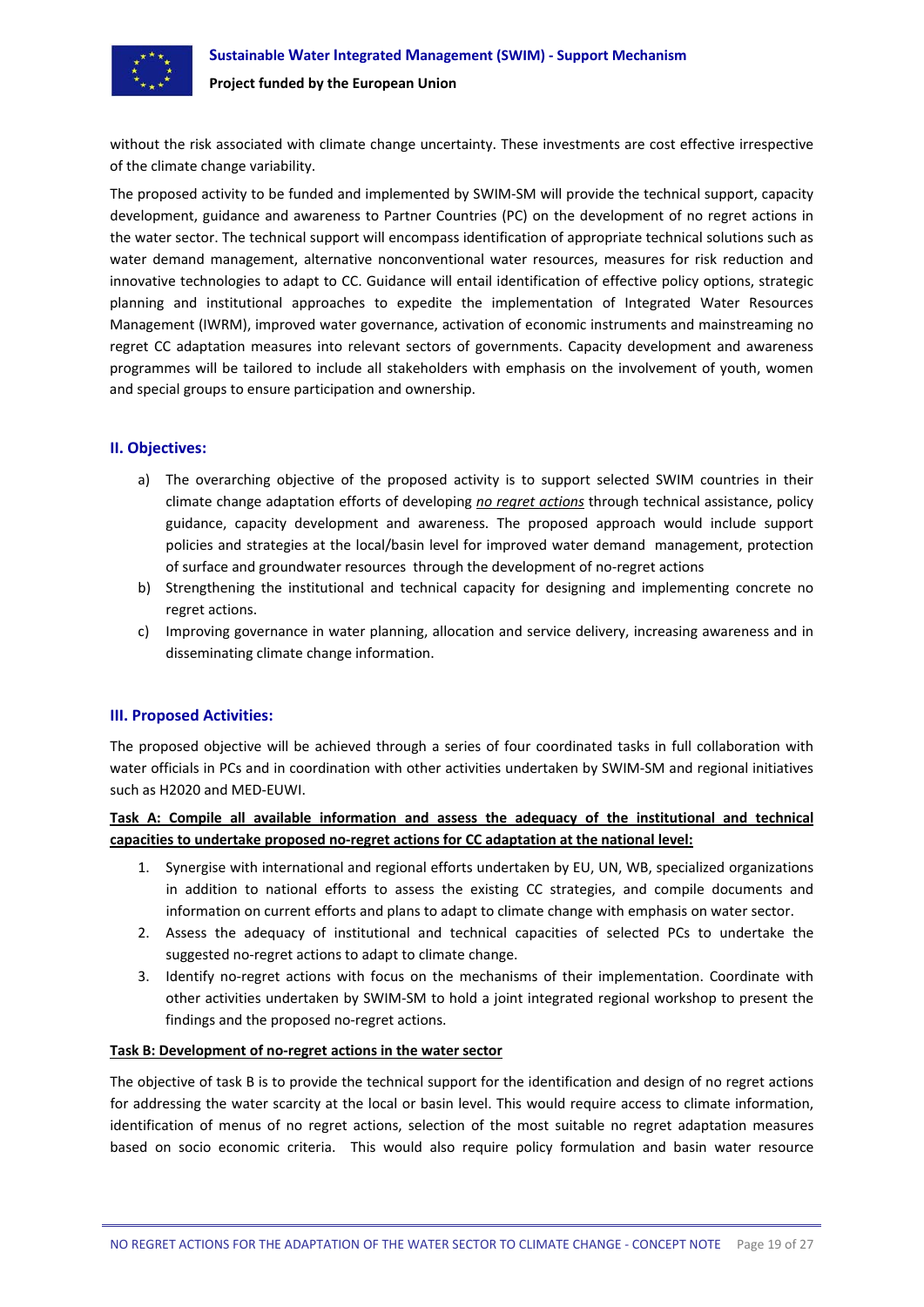

planning integration, horizontal coordination, multi‐stakeholder dialogue and institutional strengthening. This task will entail the following:

- 1. Development of socio economic criteria and risk based approach for the identification and design of no regret activities in the water sector.
- 2. Provision of technical assistance and on-the-job training to selected PCs for the development of conventional and non‐conventional water resources activities such as protection and maintenance of environmental flows, management of aquifer recharge, warning systems against floods, pollution control. This will entail supporting the water related institutions in performing technical, economic, financial, environmental and social analyses to secure additional water for economic activities and maintain ecological systems integrity.
- 3. Design of an incentive system, to improve water demand management, enhance efficiency and promote innovation in water saving and water conservation.
- 4. Hold a regional workshop on best practices, regional and international experiences in climate change adaptability with special emphasis on no regret actions

#### **Task C: Improving water governance at National Level**

Improving water governance through bottom‐up approaches, including consultation, involvement of stakeholders and gender mainstreaming represent important components for insuring implementation of no regret actions. Given the plausibility of frequent droughts and critical water shortages in SMCs, transparency, equity, accountability, etc. will play a major role in the public acceptance and compliance with established no regret adaptation measures. This task will be executed in full coordination with SWIM‐SM activity on "water governance at the local level" to avoid any potential duplication. However, the main focus of this activity is to ensure the public acceptance and compliance with suggested no-regret actions for CC adaptation. This task will entail the following:

- 1. Identification of practical measures to improve water governance at the policy level.
- 2. Development of guidelines for mainstreaming *no regret actions* in IWRM policies, programmes and projects.
- 3. Hold a regional workshop (using developed materials and findings) to enhance capacity of stakeholders from the water and relevant sectors on measures to enhance water governance in SMCs and available mechanisms for integrating *no regret actions* to CC in IWRM given the regional specificities.

#### Task D: Improving awareness on immediate need of the water sector for no regret actions to adapt to CC

Task D will address the development of outreach and communication campaigns targeting different stakeholder groups such as policy makers, water officials, civil servants, community leaders and civil society, with the aim of raising their awareness on the immediate needs for no regret adaptation measures and on cost-effective opportunities to reduce water demand and increase of nonconventional water resources. Task 4 will entail the following:

- 1. Develop a communication strategy to improving awareness, communicating risks of no action, disseminating best practices and building consensus among stakeholders and vulnerable communities on means and measures for improving their resilience towards CC impacts on water resources.
- 2. Conduct awareness campaigns with emphasis on the practical role of stakeholders in implementing *no regret actions* to adapt to CC.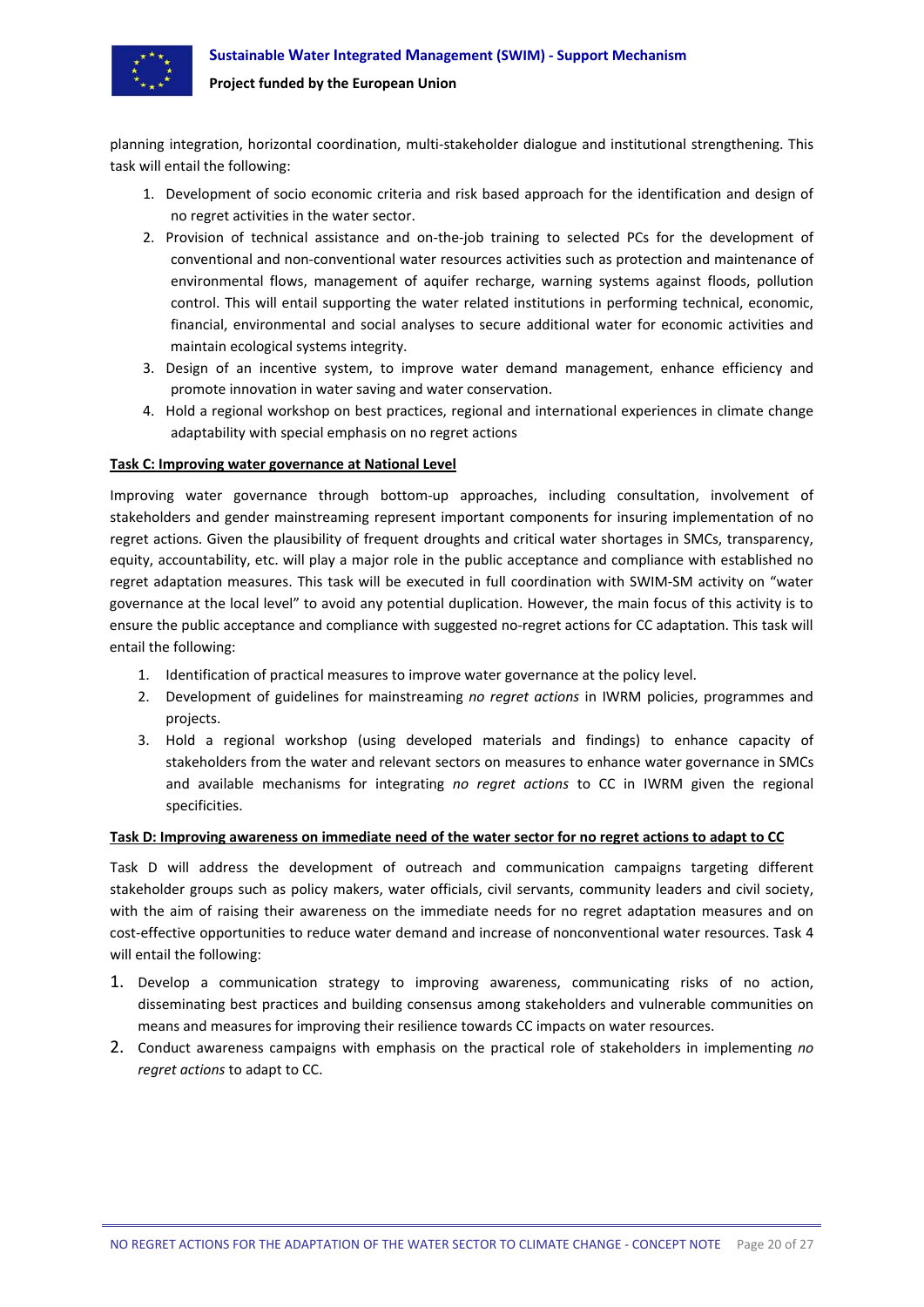<span id="page-22-0"></span>

#### **IV. Expected output:**

- 1. A knowledge map of available institutional and technical capacities in selected PCs to implement *no regret actions* for coping with CC.
- 2. Specific non regret measures and actions are identified and designed.
- 3. An assessment study on the status of water governance in selected PC with guidelines on mainstreaming *no regret actions* in local IWRM strategies.
- 4. Improved awareness and capacity of 60 water professionals and 500 relevant stakeholders on the necessity and means of implementation of *no regret actions* to adapt to CC within IWRM and good water governance context.

## **V. Relationship of this activity with the SWIM work packages:**

This activity is related directly to the four SWIM work packages namely:

- Work package 1: Water Governance and Mainstreaming of climate change adaptation in integrated water management plans using a participatory approach and strengthening water governance at the local level (Tasks A and C)
- Work package 2: Capacity building in risk assessment for climate change adaptability, project design and economic evaluation techniques of no regret actions for the adaptation of climate change (Task B).
- Work packages 3 and 4: Application of water management plans through the development of no regret measures among southern Mediterranean countries, and the exchange between institutions inside and outside the water sectors particularly in addressing climate change impacts on water resources (Tasks B and C)
- Work package 5**:** Development of a Communication & Awareness Raising Strategy. This activity will closely involve the stakeholders in the development of no regret activities. It will also raise their awareness concerning the impacts of climate change on the water resources, and potential risk to the degradation of their ecosystem (Task D) of their ecosystem.

## **VI. Composition of the team:**

The team would include:

- Mr. Sherif Arif SWIM-SM Team leader
- Mr. Hosny Khordagui , SWIM‐SM Environment Key Expert
- Mrs. Suzan Taha, SWIM‐SM Water Key Expert
- Ms. Barbara Tomassini, SWIM‐SM Communication Key Expert
- An Environment Economist Expert (non‐ key expert)
- A Water Governance Expert (non‐key expert)
- A Climate Change Expert (non- key expert)
- A Research Assistant (non -key expert)

#### **VII. The way forward:**

The following steps are proposed to proceed with the implementation of this activity:

1. Collect Partners Countries comments on the concept note and identify areas of interest/participation for each country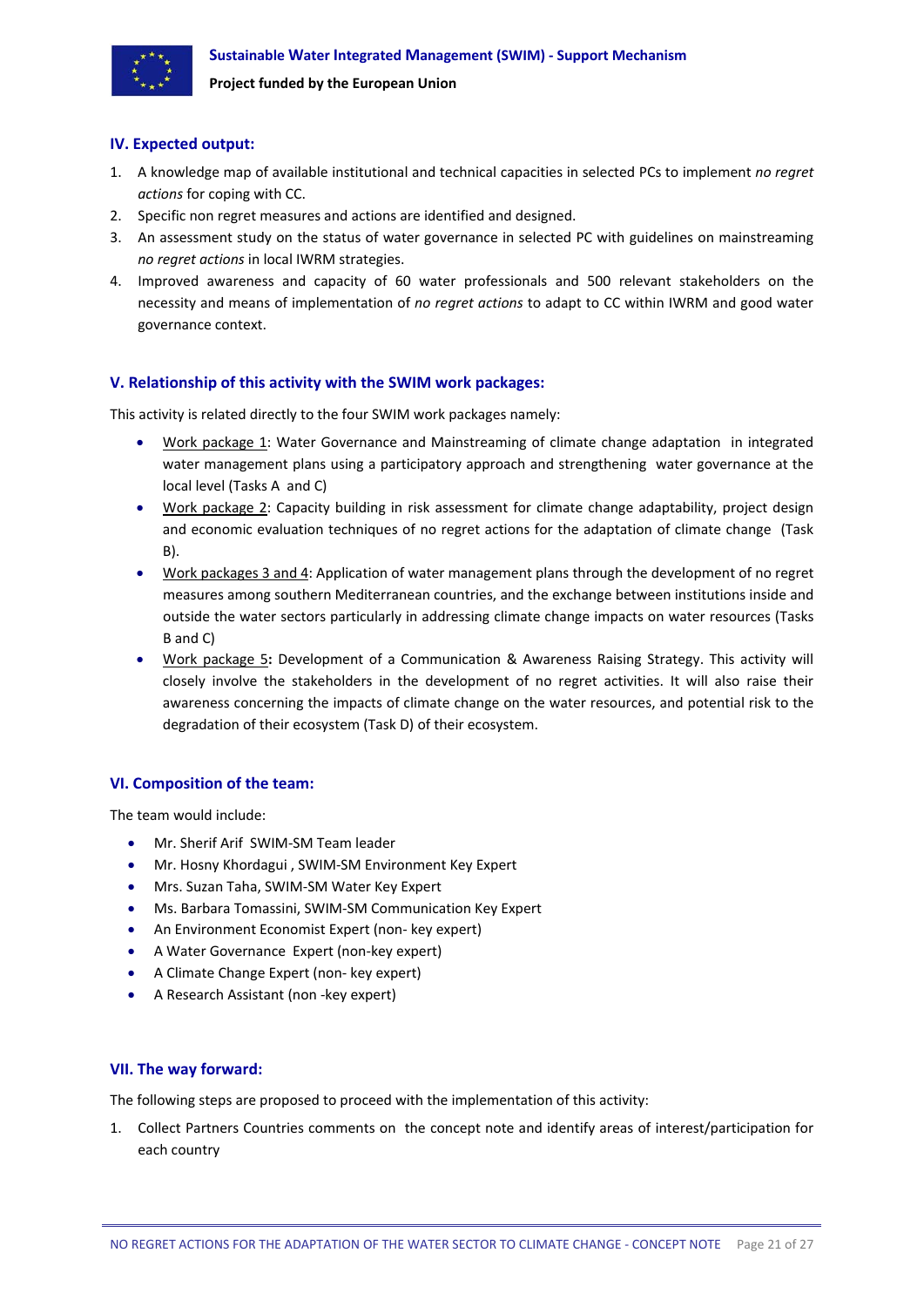#### **Sustainable Water Integrated Management (SWIM) ‐ Support Mechanism**



## **Project funded by the European Union**

- 2. Organise a roundtable discussion with selected countries on no regret actions for climate change adaptability at the basin level and the preparation and management of this activity.
- 3. Draft information notes for the planned workshops.
- 4. Prepare a plan of implementation including the budget and timeline for the proposed activity with each PC expressing interest in participation.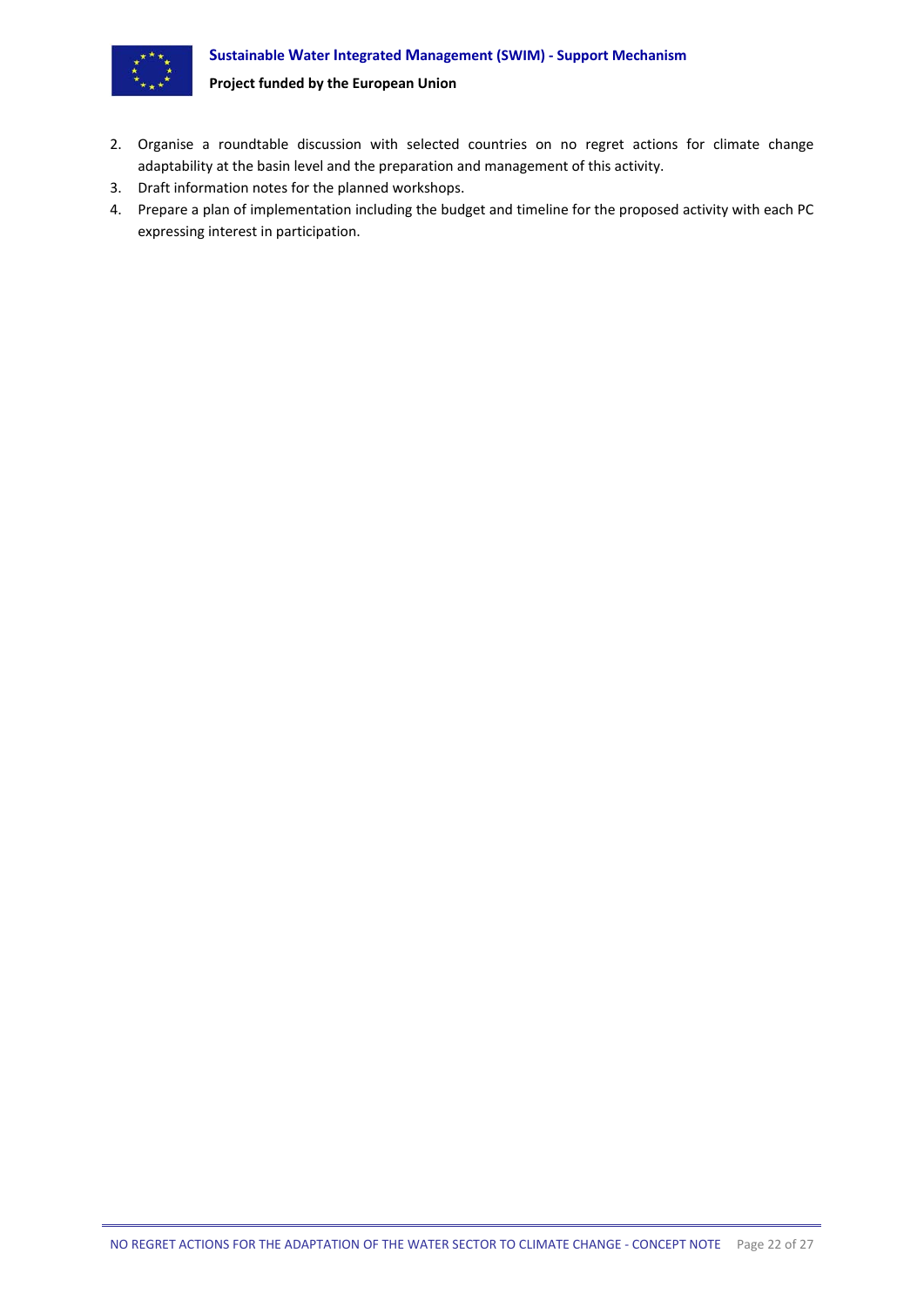<span id="page-24-0"></span>

## **D. Water Governance at local level ‐ Sharing Experiences from Water Users' Associations Concept Note**

#### **I. Introduction**

Water users' participation constitutes a key component for the design and successful implementation of integrated water resources management. Participation refers to a continuum of users' involvement that affords them a greater role in management decisions. The Mediterranean experience related to water users' participation is much diversified. Some countries have gained considerable experience in making users' participation one of the pillars of their water management policies, particularly in the fields of irrigation and drinking water, while others still demonstrate limited or quasi-inexistent experience.

For example, Tunisia and Morocco have a long history of farmer's participation in the irrigation sector with roles and responsibilities between the government and the farmers evolving over time. Related legislation was adopted in both countries during the 90s to promote Water Users' Associations (WUAs) at the instigation of international donors, in particular the World Bank.

In general, WUAs have been established not only for irrigation, but also for drinking water. The main purposes for establishing irrigation WUAs are to reduce losses from the distribution networks and to maximize irrigation efficiency, equitable distribution of water and farmers' involvement in the decision-making. The key objectives for establishing drinking WUAs are to optimize management costs and sustain the service in rural areas.

More specifically, in Tunisia, the law allowing the creation of WUAs was adopted back in 1987 and has been revised and amended several times (1990, 1992, 1999, 2001, 2004) in order to make easier the establishment and the operational rules of theses associations as well as to improve their efficiency. In 1992, a national strategy for the creation and the monitoring of water associations was developed specifying the objectives and the support mechanisms for WUAs. Since 1998, irrigation and drinking water development projects have been based on participatory approaches, thus accelerating the transfer of the management responsibilities to beneficiary associations. Tunisia counts more than 2500 associations, among which more than 1580 are for drinking water and more than 1000 for irrigation. Drinking water associations show better performances than irrigation associations regarding technical and administrative management as well as cost recovery and financial autonomy. Several studies have been conducted to review and evaluate the Tunisian experience on users' participation, though with mixed results. The Tunisian government continuously adjusts its policy and has been recently engaged in the preparation of a strategy for the sustainability of WUAs in order to reduce the technical and financial support and promote the associations' sustainability. The new political situation in Tunisia and the impact of the revolution on civil society involvement are expected to influence significantly this process.

In Morocco, the law regulating the creation of WUAs was adopted in 1990. The development of irrigation WUAs was promoted in the framework of a National Irrigation Programme in the 1990s (PIN 1993-2000) aiming to improve on-farm water management through the introduction of water saving irrigation technologies and the farmers' effective participation in the management of irrigation systems. Drinking WUAs were promoted in the framework of the drinking water supply for the rural population (PAGER), launched in 1995 and aiming to increase the level of access to safe drinking water in rural areas. More than 1600 irrigation WUAs and 450 drinking WUAs have been created. From experience gained during recent years it appears that WUAs are working satisfactorily only in some regions of Morocco, while facing heavy problems in others. New practices seem to be necessary in the area of promotion, creation, training and technical support for WUAs in order to assist with the realistic definition of objectives and the progressive transfer of management responsibilities to the members and therefore, to insure better water management and sustainability of water equipments and systems.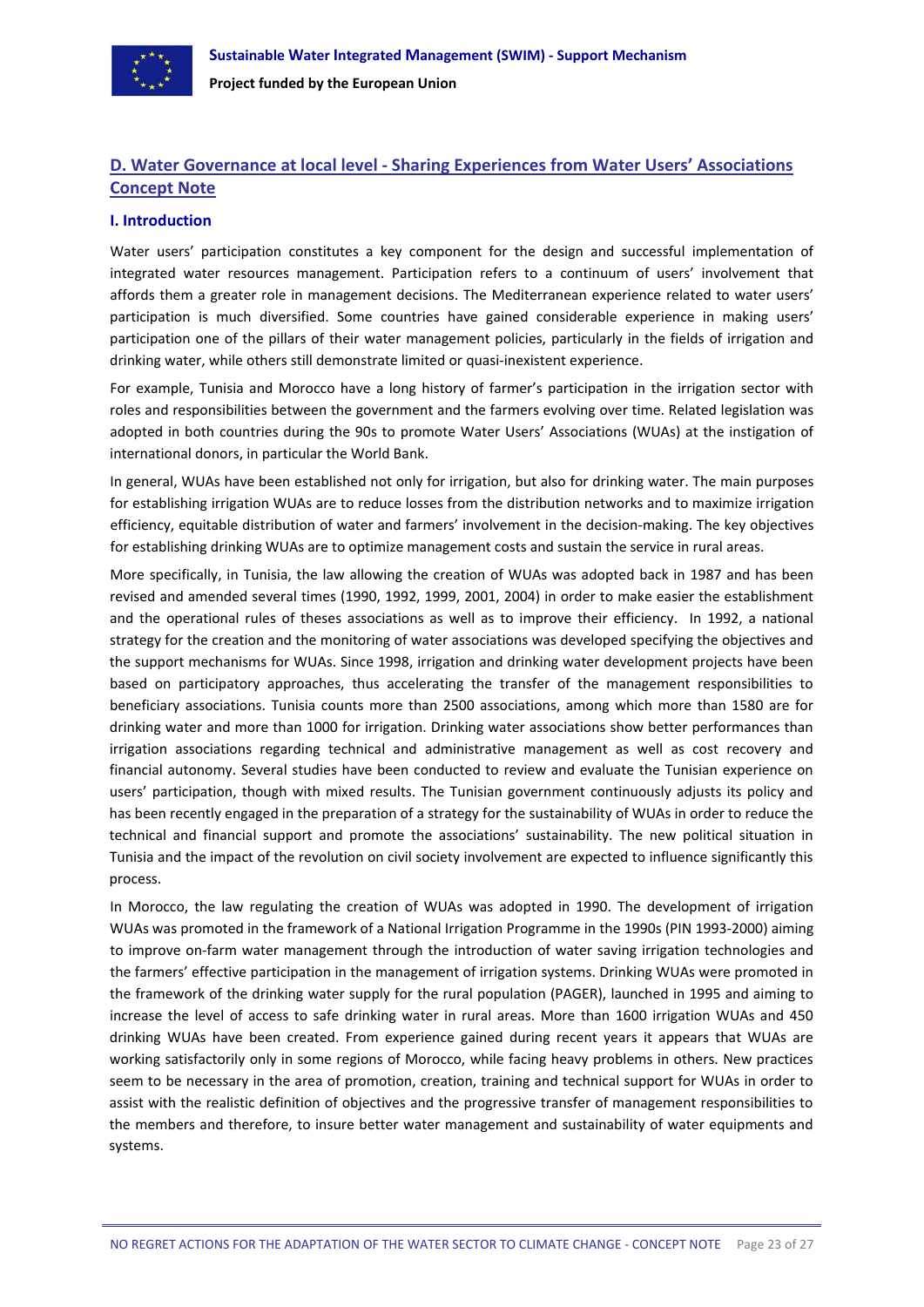

In Jordan, experience of WUAs has been initiated in the framework of the Water Management for Irrigated Agriculture project (WMIA), launched in 2001 and aiming to improve water resources management for irrigation in the Jordan Valley and the Highlands. However, the variety of farmer's social base and the consequent power relations between farmers as well as the complexity of the institutional context, and in particular the role of the Jordan Valley Authority (JVA), has raised several challenges during the establishment of WUAs. Ownership and effective farmers' involvement were among the major challenges to the development of WUAs, besides the overlapping of roles between the WUAs and the JVA. At present, the Jordan Valley has about 22 WUAs working under the umbrella of the JVA and covering about 75% of the Valley's irrigated land, whereas irrigation water distribution activities have led to the establishment of twelve associations through contracts with JVA.

The experience in institutionalised WUAs in Syria is still limited. Yet, there are some good pilot project results like that of the Al‐Barika farm in the governorate of Deir‐Ezzor or the drip irrigation farms in the village of Fraytan. The Syrian government is working towards the establishment of WUAs as a measure to improve on‐ farm water management. The existing water legislation (N°. 31, 2005) sets the stage for the establishment of WUAs and defines their structure, mandate and role in water and irrigation systems as well as their participation in decision‐making.

In Lebanon, WUA's do not exist. Some water committees, created by the Ministry of Energy and Water, have a very restricted role: water distribution between beneficiaries and limited intervention in channel rehabilitation. WUAs' legislation was set during the French mandate and was not adapted to the local realities. Existing law 320/S, dated 1926, is the only text concerning "Syndical Association" for water users. This law focuses on protection from flooding. Although it gives the possibility to create WUAs in irrigation, it has not been revised to respond to irrigation particularities, nor provide more details on the creation and operation procedures.

At the regional level, there has been an effort to network irrigation WUAs through the Euro‐Mediterranean Irrigators Community (EIC). EIC was established in 2002, is based in Madrid and is hosted by the Spanish federal WUA FENACORE. EIC aims at facilitating exchange of information, knowledge and experiences among irrigators of Euro‐Mediterranean countries in order to improve management and distribution of water and addressing related legal, institutional and technical aspects. Currently, it has 37 member organisations from 8 Mediterranean countries. Additionally, considerable knowledge on WUAs is with well established organisations like ICARDA, FAO, ICID, etc

Progress achieved on local governance varies from one country to another. However, legal gaps, low capacities, asymmetric accessibility to decision making between the central government departments and local communities are among the barriers facing the development of WUAs. Actions for local governance improvement need to be based on the analysis of these barriers and build on the common vision among stakeholders for the steps necessary that will ensure active and participatory role of users in water resources management.

The proposed activity aims to assist the governments with strengthening local water management by setting‐ up the framework (legal, institutional, monitoring,…) and equipping WUAs with the knowledge and tools necessary to play a more active and participatory role in water resources management (from planning to implementation), managing water infrastructures, as well as monitoring water quality.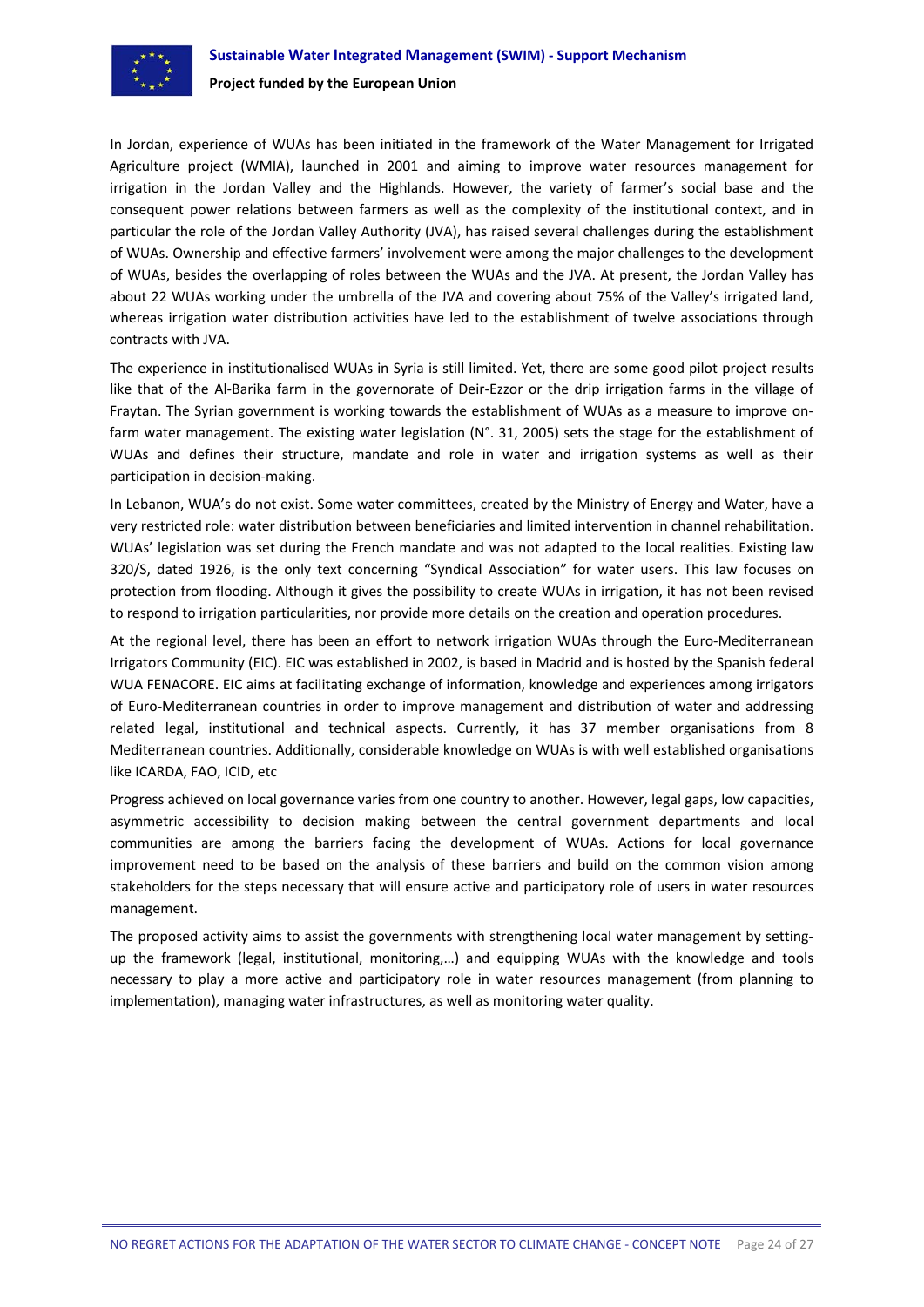<span id="page-26-0"></span>

#### **II. Objectives of the Activity**

The proposed activity aims to:

- 1. Identify, under the guidance of national stakeholders and with due consideration for local conditions and specificities, concrete actions for improving local water management and reinforcing users' participation.
- 2. Assess the adequacy of water legislations including by-laws, standards, regulations and requirements for the establishment and effective operation of WUAs and identify opportunities for updating and/or amending water legislation,
- 3. Provide WUA with the necessary tools; guidelines, manuals, technical training and capacity building including soft skills development (e.g. communication, conflict management, etc.) as applicable that would enable them to be actively involved in decision-making in the water sector on selected areas and local level,
- 4. Create partnerships in development among policy makers, civil society and local communities in ways that enhance their mutual trust and collaboration.

#### **III. Activity Tasks**

The activity is subdivided in the following tasks:

#### **Task 1: Preparation of a regional report on the status of water users' participation**

Prepare a report establishing the state of the art on water users' participation in selected countries in the region. The countries will be selected so as to demonstrate a diversity of experiences, ranging from well developed experiences and success cases to semi‐functional or failure cases. Available documents and data as well as evaluation studies and reports will be examined. Supplementary information may be requested from national partners, when and if needed.

Depending on the experience of each country, the report will include, but not be limited to, the following sections:

- An overview of the evolution of water users' association in the region
- The legal status and operational rules of WUAs at national level and their transfer and application to the local contexts
- The incentives and support provided by the public authorities for the creation and operation of WUAs
- Evaluation of WUAs performances (financial and managerial) and their impact on water resources and infrastructure management
- Lessons learned from success and failure cases, with an emphasis on the replicability/duplication of the former
- Weaknesses/ constraints to the development and reinforcement of WUAs
- Provisional recommendations for next steps, based on clear indications coming from policy and decision‐making processes at country level

## **Task 2: Organisation of a regional workshop**

Organise a regional workshop to promote the exchange of experiences among the countries in the region. In particular, the constraints to the development of WUAs will be contextualised in relation to local specificities. The workshop will give the opportunity to a number of targeted representatives from WUAs, national authorities, international organisations and donors to exchange experiences and reflect on potential ways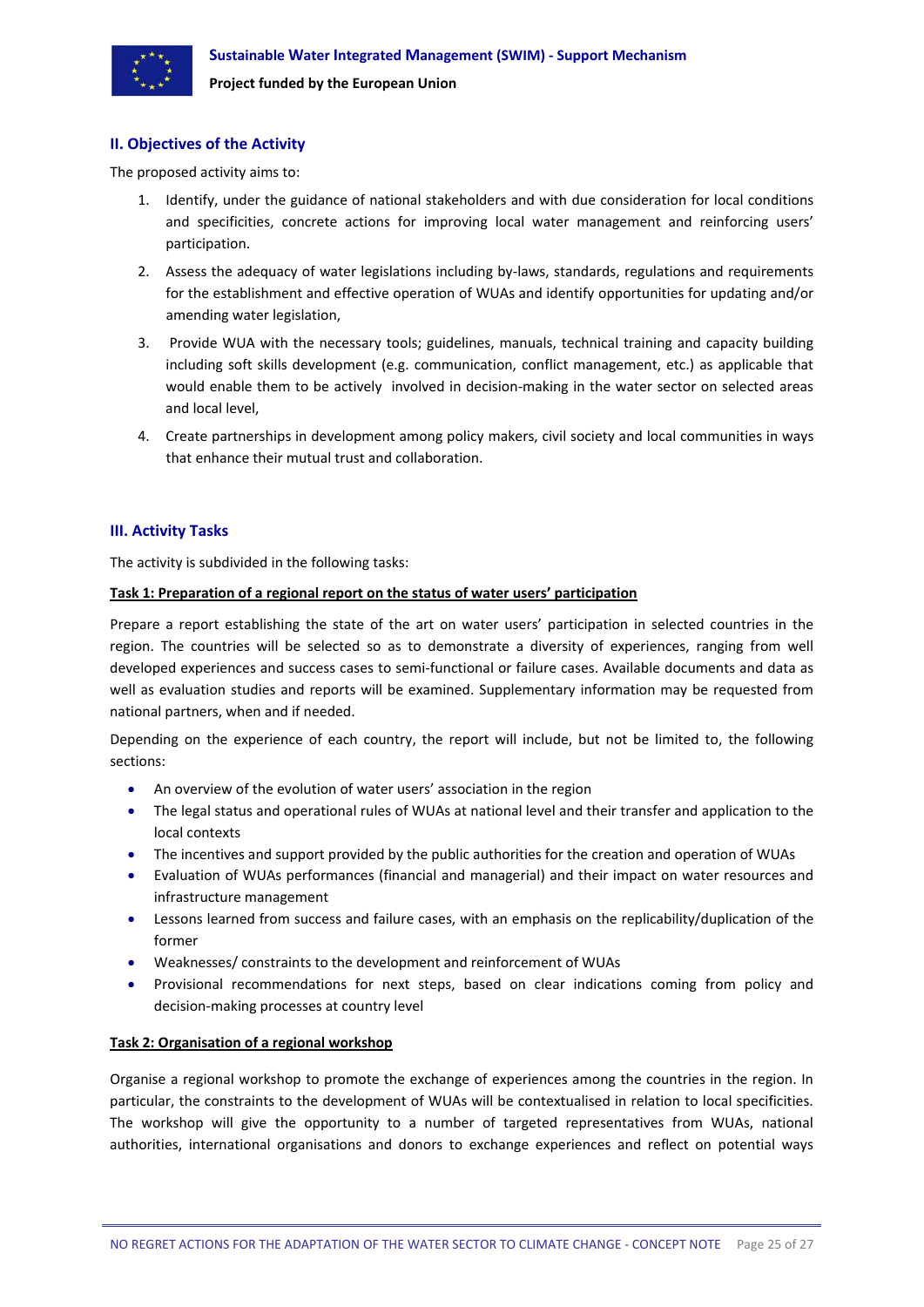

forward with regard to users' participation. The regional report described under task 1 will be disseminated to the participants in advance of the workshop so it can be discussed, commented upon and eventually validated during the workshop. National representatives will be asked to present their country experiences focusing on the priority actions for next steps. An additional objective of the workshop would be to lead also to the definition of general orientations for targeted activities that can be implemented in the framework of the SWIM‐SM project. A more elaborate description of these activities will follow at a later stage through consultation between the SWIM‐SM team, the country partners and the EC.

## **Task 3: Legal framework assessment and identification of opportunities for updating and/or amending water legislation**

For countries where legal gaps have been identified as heavy constraints for the operation of WUAs, an overview of the legal aspects and an assessment of the adequacy of water legislations (including laws, decrees, by-laws, standards, regulations and requirements) will be carried out with due consideration to the local enabling environment for participation including social norms. SWIM‐SM experts will examine water legislation currently in force regarding the opportunities for users' involvement in the decision-making and the overall water management processes, their institutionalisation and their adequacy with respect to local community specificities. A capacity development programme will be also implemented to enhance the capacity of water legislators in developing and/or amending water legislations by adopting a consultative and participatory approach so that the legal framework fits to the social realities at local level and facilitate users' effective involvement in water resources management. Likewise, and depending on the social issues hindering users participation (poverty, gender participation, conflicts between users, perception of water etc.), capacity building and awareness raising programmes will be implemented amongst the water users and other stakeholders as applicable.

#### **Task 4: Training activities to assist the establishment of pilot WUAs**

In consultation with the beneficiary countries, and based on their expressed needs and interest, a limited number of irrigated perimeters or drinking water points will be selected to establish WUAs in compliance with the respective national regulations.

Field-visits will be conducted to identify and map the beneficiaries. Awareness campaigns to sound the interest will be carried out to motivate users for the creation of WUAs and determine potential contributions from stakeholders, including media representatives.

Training workshops at national levels in selected countries and sub‐regional level, as needed will be provided to selected users targeting primarily those users who will devote energy and resources to the establishment and operation of the associations. Manuals will be prepared to clarify the rules to be followed in accordance with national regulations and to provide easy and accessible guidance and tools for the application of these rules, also benefiting from the successful experiences from the region and beyond.

#### **Task 5: Pilot activities to strengthen WUAs in accordance with national regulations**

This task aims to enhance selected WUAs' capacities in selected countries to improve their involvement in water decision-making and effective water management. It envisages to:

- Conduct field‐visits in selected countries in Tunisia and Egypt for which an assessment of their WUA was carried out by other international agencies to identify water challenges and the major problems facing WUAs.
- Map locally‐initiated activities at community level, though local NGOs and extend the outreach to them
- Identify capacity gaps and conduct training workshops to strengthen the WUAs.
- Assist with the development of business plans for the concerned WUAs to strengthen WUA effective operation and sustainability, on a need basis.